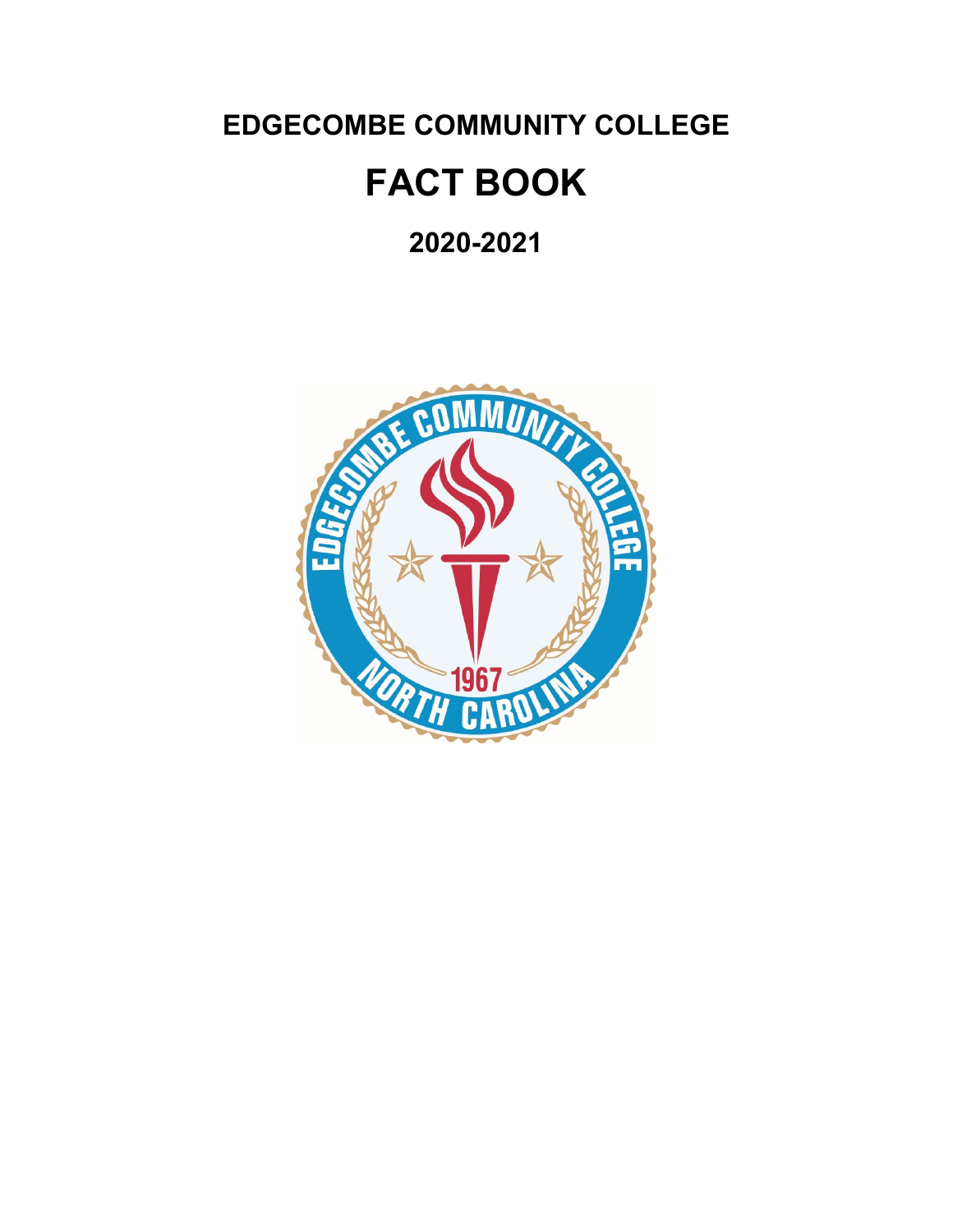# **TABLE OF CONTENTS**

|                                                                           | Page |
|---------------------------------------------------------------------------|------|
| <b>Edgecombe Community College Profile</b>                                | 3    |
| <b>Board of Trustees</b>                                                  | 4    |
| The College                                                               | 5    |
| <b>History Timeline</b>                                                   | 6    |
| <b>College Vision &amp; Mission</b>                                       | 13   |
| Programs - Curriculum, Collaborative Agreement & Continuing Education     | 14   |
| Business & Industry, Customized Training Programs & Workforce Development | 21   |
| <b>Small Business Center</b>                                              | 23   |
| <b>Library Activity</b>                                                   | 24   |
| <b>Full-Time Employee Demographics</b>                                    | 25   |
| <b>Fall Semester Curriculum FTE &amp; Enrollment</b>                      | 26   |
| Spring Semester Curriculum FTE & Enrollment                               | 27   |
| <b>Graduates</b>                                                          | 28   |
| <b>Total Enrollment - Curriculum &amp; Extension</b>                      | 29   |
| Continuing Education - Headcount & FTE by Year                            | 30   |
| <b>Current Operating Budget</b>                                           | 32   |
| Land & Buildings                                                          | 33   |
| <b>Edgecombe County Information &amp; Population</b>                      | 34   |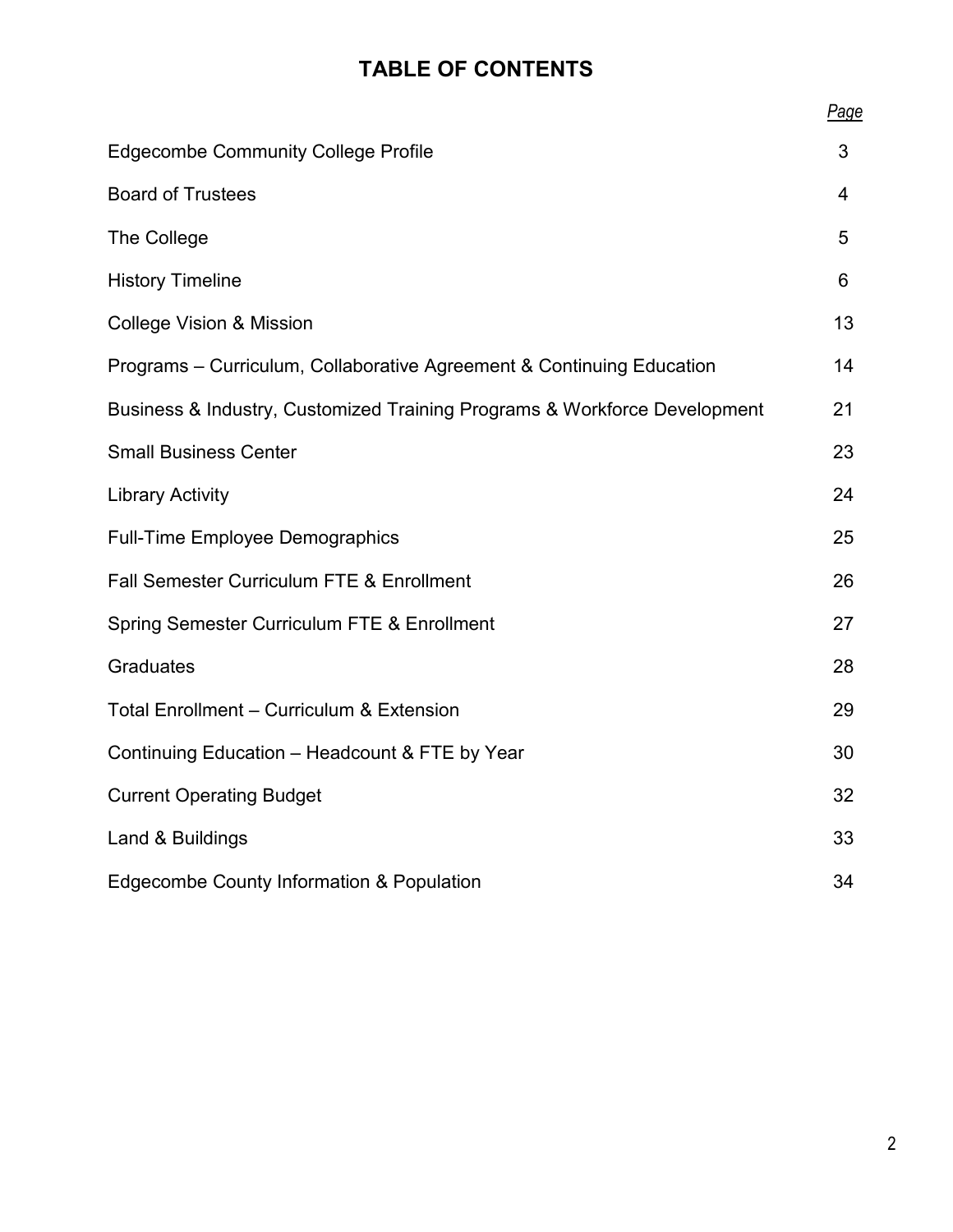# **EDGECOMBE COMMUNITY COLLEGE**

# **2020-2021 Profile**

| <b>President</b>                 | Dr. Gregory K. McLeod                                                                                                                         |     |                                  |  |  |  |
|----------------------------------|-----------------------------------------------------------------------------------------------------------------------------------------------|-----|----------------------------------|--|--|--|
| Location                         | Edgecombe County, North Carolina                                                                                                              |     |                                  |  |  |  |
| <b>Founded</b>                   | 1967 Main Campus, Tarboro, North Carolina<br>1972 Branch Campus, Rocky Mount, North Carolina<br><b>Public Comprehensive Community College</b> |     |                                  |  |  |  |
| <b>Accreditation</b>             | Southern Association of Colleges and Schools<br><b>Commission on Colleges</b>                                                                 |     |                                  |  |  |  |
| <b>Degrees Granted</b>           | <b>Associates in Arts</b><br>Associate in Science<br>Diploma<br>Certificate<br><b>High School Certificate</b>                                 |     |                                  |  |  |  |
| <b>Calendar</b>                  | Semester                                                                                                                                      |     |                                  |  |  |  |
| <b>Semester Tuition and Fees</b> | In-State                                                                                                                                      |     | \$1,352.00<br>(16+ Credit Hours) |  |  |  |
|                                  | Out-of-State                                                                                                                                  |     | \$4,424.00<br>(16+ Credit Hours) |  |  |  |
| <b>Philosophy</b>                | <b>Open Door Admissions</b>                                                                                                                   |     |                                  |  |  |  |
| <b>Employees (Full-Time)</b>     | 139                                                                                                                                           |     |                                  |  |  |  |
| <b>Faculty</b>                   | <b>Full Time</b>                                                                                                                              | 70  |                                  |  |  |  |
|                                  | <b>PT Curriculum Faculty</b>                                                                                                                  | 81  |                                  |  |  |  |
|                                  | PT Con-Ed Faculty                                                                                                                             | 115 |                                  |  |  |  |
| <b>Library Collection</b>        | 33,862 Units of Print and Audio-Visual Material                                                                                               |     |                                  |  |  |  |
| <b>Total Building Area</b>       | 320,229 sq.ft. Gross Area                                                                                                                     |     |                                  |  |  |  |
| <b>Annual Operating Budget</b>   | \$27,625,461                                                                                                                                  |     |                                  |  |  |  |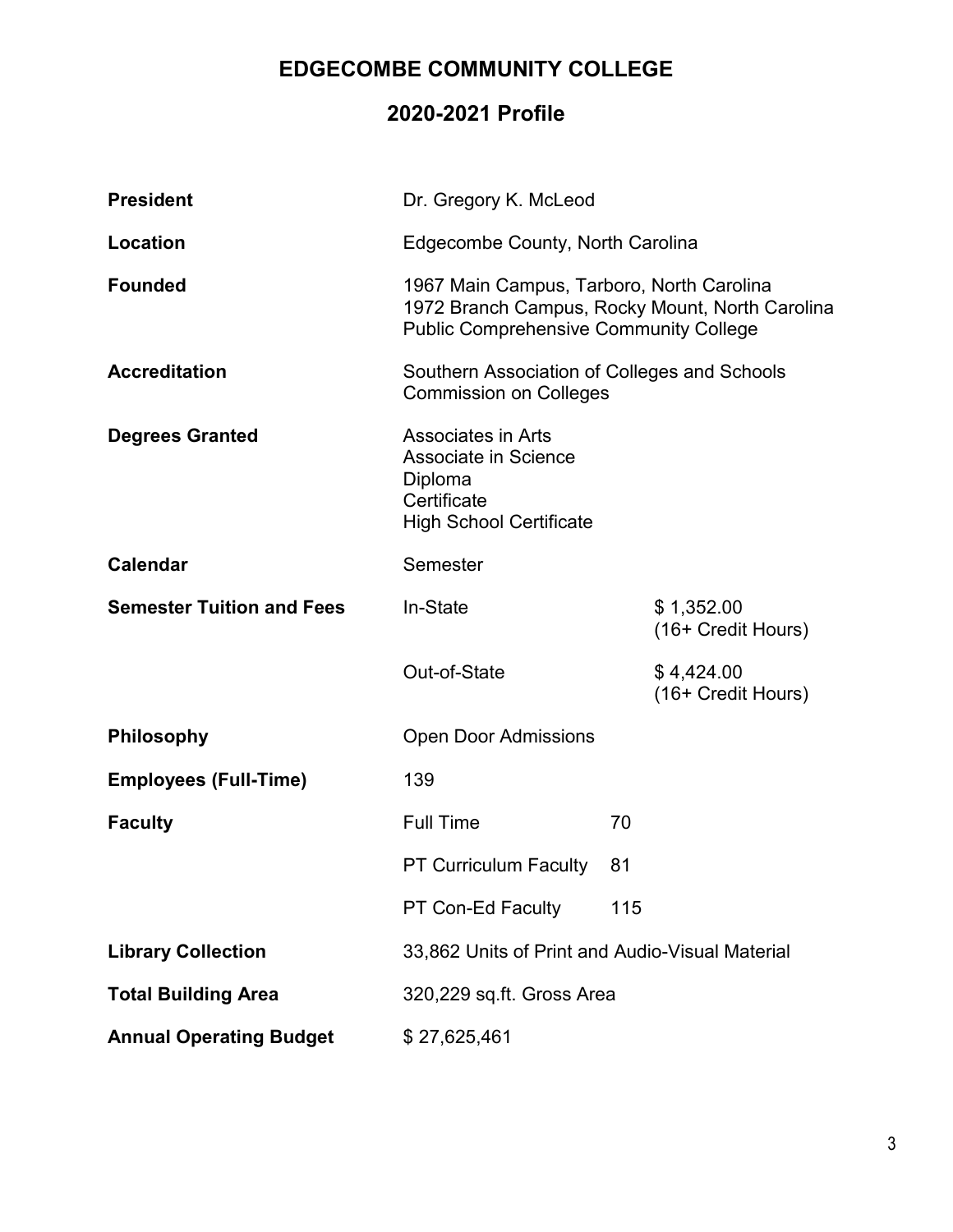# **EDGECOMBE COMMUNITY COLLEGE BOARD OF TRUSTEES**

| <b>Board Member</b>               | <b>Appointing Agency</b>  | <u>Expiration</u> |
|-----------------------------------|---------------------------|-------------------|
| Mr. Jerry W. Spruell - Chair      | County<br>Commissioners   | 2025              |
| Mr. Carl Warren - Vice Chair      | County<br>Commissioners   | 2024              |
| Dr. Chad Cayton                   | <b>Board of Education</b> | 2023              |
| Mr. Timmy L. Cordell              | Governor                  | 2025              |
| Ms. Barbara Campbell Davis        | County<br>Commissioners   | 2023              |
| Ms. Josie Brown Davis             | Governor                  | 2022              |
| Dr. Patrick Heins                 | <b>Board of Education</b> | 2024              |
| Mr. William (Kenny) Parker        | Governor                  | 2024              |
| Mr. Ricky Thompson                | <b>Board of Education</b> | 2022              |
| Ms. Gloria Wiggins-Hicks          | County<br>Commissioners   | 2022              |
| Capt. Kimberly Wittig             | <b>Board of Education</b> | 2025              |
| Ms. Margaret Anne Wooten          | Governor                  | 2023              |
| Ms. Isabella Garay                | <b>ECC SGA President</b>  | 2020-21           |
| Dr. Gregory K. McLeod - President |                           |                   |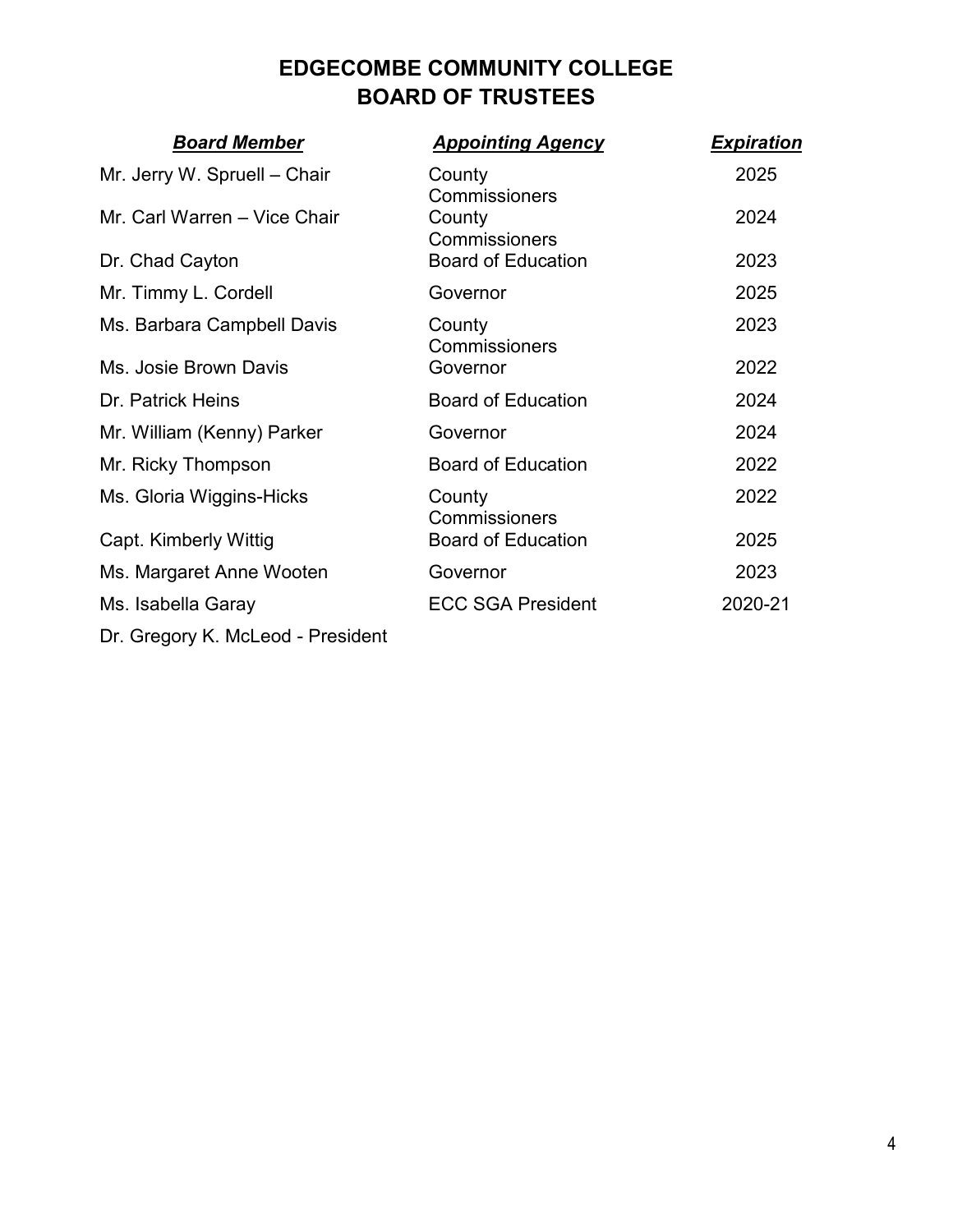# **THE COLLEGE**

Edgecombe Community College is located in the eastern part of the state in Edgecombe County, which is approximately seventy-five miles east of the capital, Raleigh and two hour's drive inland from the North Carolina coastline. Tarboro, the County Seat, is particularly beautiful and offers brick paved sidewalks, a Downtown Historic District and the historic Town Common among other attractions. The county is rural with a majority of the land used for farming. The major crops produced in the area are tobacco, corn, peanuts, wheat and cotton. Over the past eighteen years, farm employment has declined due to mechanization while employment in manufacturing has increased.

The county's population is approximately 51,000 people with the racial composition being 57% Black, 38% White, and 5% Hispanic while 77% of the total population being eighteen years of age or older.

The College is a member of the North Carolina Community College System. The Community College System of North Carolina was approved by the General Assembly of North Carolina in 1963 and is provided for in the General Statutes of North Carolina, Chapter 115-A. General supervision of the system falls under the State Board of Community College.

The mission of the North Carolina Community College System is to open the door to high-quality, accessible educational opportunities that minimize barriers to post-secondary education, maximize student success, develop a globally and multi-culturally competent workforce, and improve the lives and well-being of individuals by providing:

- Education, training and retraining for the workforce including basic skills and literacy education, occupational and pre-baccalaureate programs.
- Support for economic development through services to and in partnership with business and industry and in collaboration with the University of North Carolina System and private colleges and universities.
- Services to communities and individuals which improve the quality of life.

A Comprehensive Community College includes the areas of a College Transfer Program, Technical/Vocational Education, Continuing Education, and Adult Basic Education.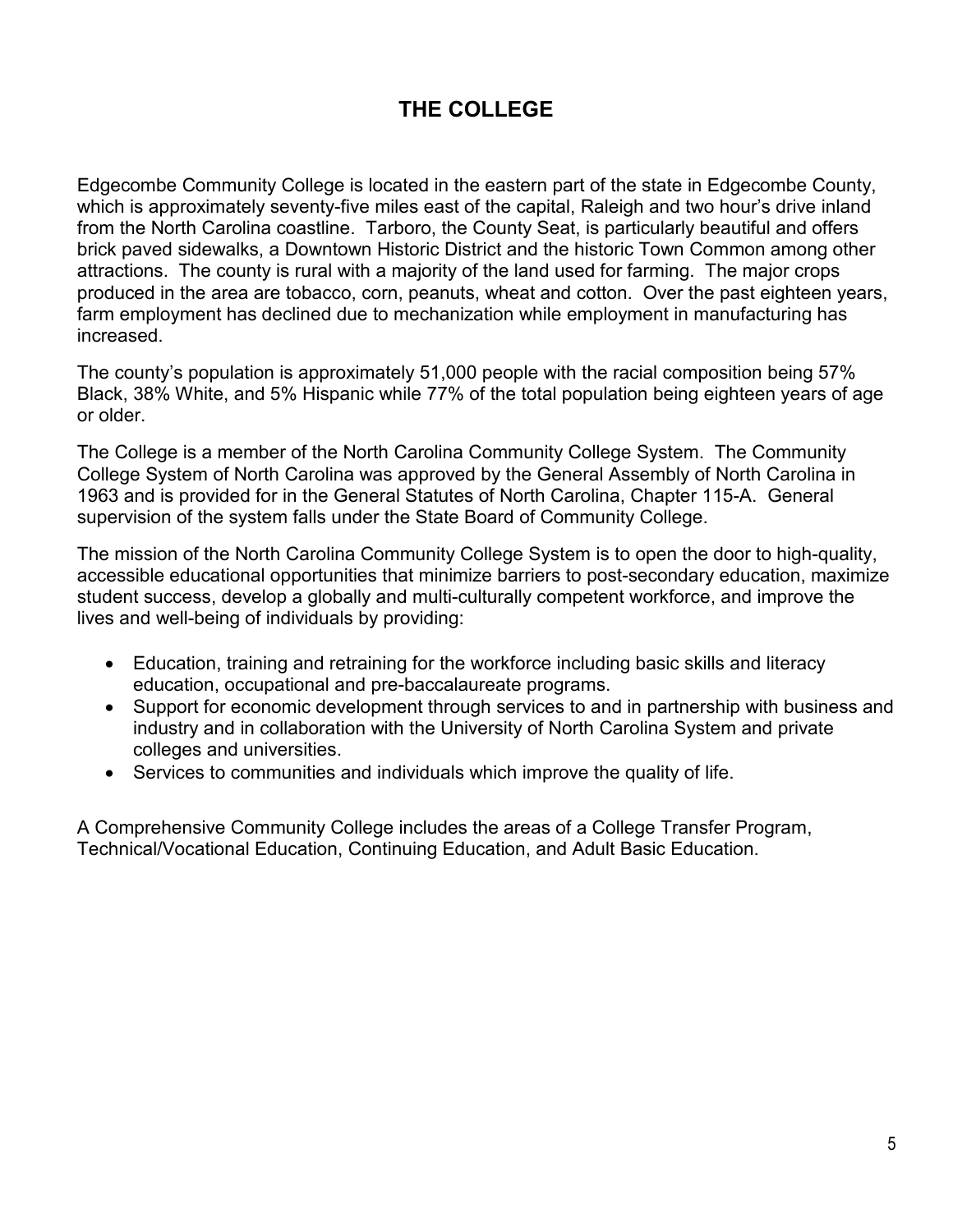# **HISTORY TIMELINE**

- **1967** Edgecombe Technical Institute founded as an extension unit of Wilson County Technical Institute.
- **1968** Edgecombe Technical Institute dissolves relationship with Wilson County and begins association with Edgecombe County. Thurman A. Horney appointed the college's first president.
- **1970** Charles McIntyre is appointed and begins his twenty-four year term as the college's second president until his death in 1994.
- **1971** Final step to full institutional independence. General Assembly declares all NC Technical Institutes independent of local boards of education and grants power of governance to twelve-member Board of Trustees.
- **1972** First site for the Rocky Mount campus is obtained when the Department of Health, Education, and Welfare conveys former US Post Office Building in Rocky Mount to Edgecombe Technical Institute. The building is renovated to provide office, classrooms, and laboratory space. Edgecombe Technical Institute is accredited by the Southern Association of Colleges and Schools.
- **1974** Edgecombe Technical Institute Board of Trustees approved purchase of the Allen-Mims and Walker-Ross Buildings across from the Rocky Mount Center.
- **1976** Board of Trustees authorizes construction of a new multi-purpose building on the Tarboro Campus. The building now houses the student bookstore, student lounge, classrooms, administrative offices as well as a 500-seat auditorium.
- **1980** Edgecombe Technical Institute becomes Edgecombe Technical College.
- **1986** The Walk-Ross Building is demolished and replaced with a new, modern classroom and office building that now serves as the focal point of the Rocky Mount Campus.
- **1987** Cosmetology program relocates to newly renovated facilities adjacent to the new Rocky Mount Center. NC Legislature grants Edgecombe Technical College to Community College status opening the door for expanded educational opportunity through the college transfer program.
- **1990** Construction of an LRC Building is completed on the Tarboro Campus.
- **1994** Dr. Hartwell Fuller is appointed Edgecombe Community College's third president by the Board of Trustees.
- **1996** A 16,600 square foot Rocky Mount Campus addition completed.
- **1997** The Governor's Commission on Workforce Preparedness awards a \$100,000 JobReady Implementation Grant to the college and its fellow JobReady Partnership partners: Edgecombe County Business and Industry and the Edgecombe County School System. CST Plant groundbreaking ceremonies held. ECC is instrumental in the recruiting of this Japanese automobile parts manufacturer. ECC introduces four interactive courses conducted via the Virtual Classroom. The Virtual Classroom uses the Work Wide Web,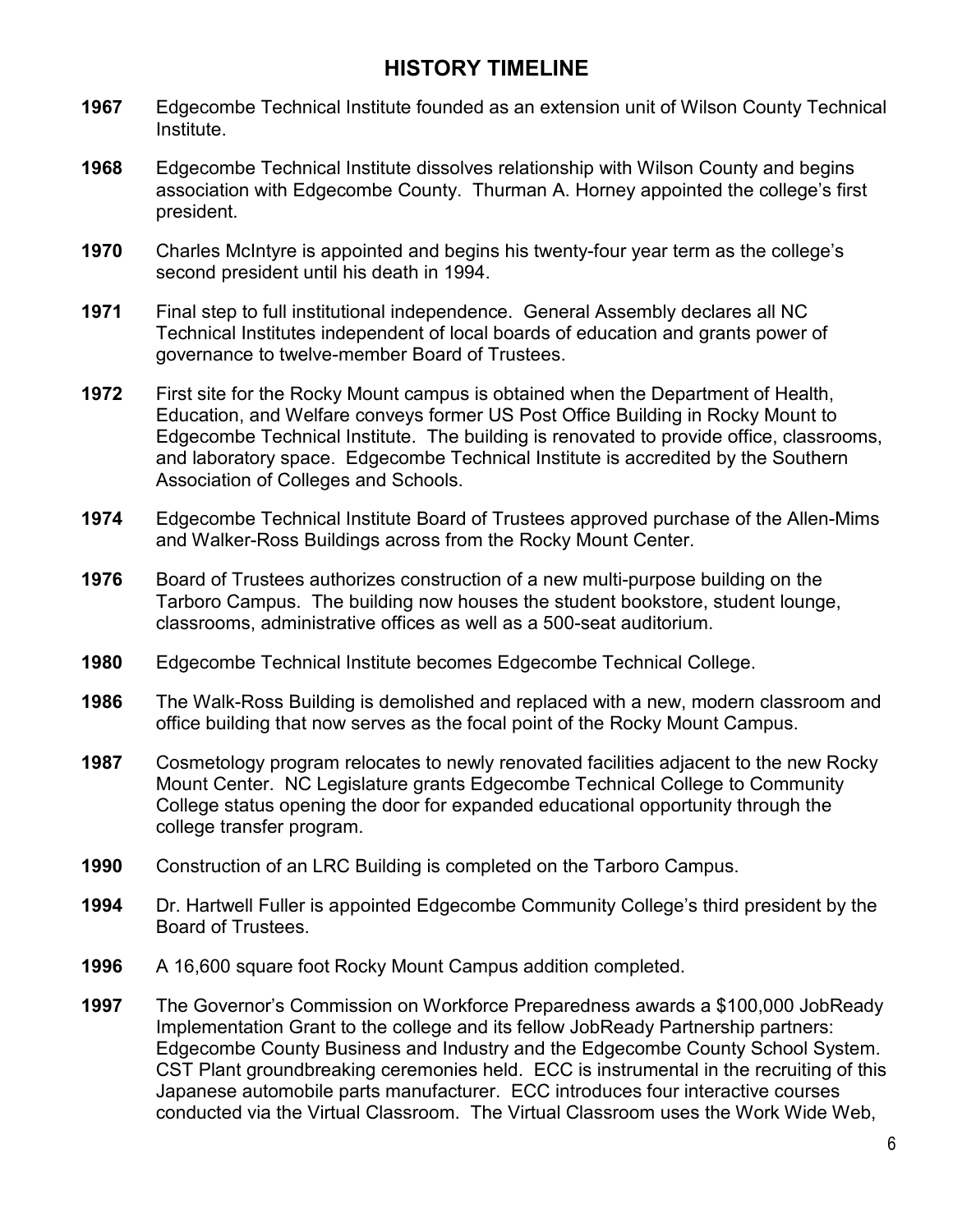email, on-line discussion, on-line testing, and other internet resources to provide instruction that is more flexible, convenient, and meaningful for students. The State Board of Community Colleges approves Edgecombe Community College as a multicampus institution. ECC participates in NCCCS system-wide curriculum re-engineering and semester transition. This change makes it easier for students to transfer between NC Community Colleges and to UNC System Universities. The semester system begins Fall 1997.

- **1998** ECC earned reaffirmation of accreditation from the Southern Association of Colleges and Schools, Commission on Colleges. JobLink Career Satellite Center is established on the Tarboro Campus in a partnership with the Employment Security Commission, Vocational Rehabilitation, and the Workforce Development and Training Center. ECC is chosen to assume responsibility for the Workforce Development and Training Center under a grant established to assist dislocated workers. Working in concert with the JobLink partners the Center is relocated to the Rocky Mount Campus. ECC assists in the recruiting of three new industries to the county: Air System Components, Carolina System Technology and EFCO, a metal fabrication industry for the hotel-motel market.
- **1999** Hurricane Floyd hits Edgecombe County. This turns out to be the worst flood in 500 years. Forty percent of the county is under water. Nearly 200 students do not come back, many of them cannot be found. The College sets up a distribution center to assist students and employees whose homes were flooded.
- **2000** The College initiates a focused effort to increase student numbers so as not to lose excessive funding. QVC moves to Edgecombe County. The College becomes a CISCO Academy and begins CISCO network training. The College emphasizes the development of on-line courses. A number of them are offered. The College begins planning new facilities with State Bond money. Fred Tolson is employed as architect for the new AC&T Center. Preliminary plans were developed. A new program is started: the Facility Maintenance Worker Program.
- **2001** The roof on Building E is replaced with a metal "A" roof. The roof on the Rocky Mount Cosmetology Building is replaced with a metal roof. The site preparation for the new AC&T Center is completed in July and August. A new program is started: the Motorcycle Mechanics Program.
- **2002** Some activity begins in the construction of the AC&T Center in December.
- **2003** The AC&T Center construction continues. The exterior of the building is almost completed and interior construction is progressing. The College has its highest enrollment ever, over 2,500 curriculum students. The Middle College High School begins.
- **2004** The AC&T Center is completed. The first graduation is held in the new auditorium. Dr. Hartwell Fuller, President, announces his retirement as of August 31, 2004. Dr. Deborah L. Lamm becomes the College's fourth President on November 8, 2004.
- **2005** Community focus group meetings were conducted by the President. The first issue of the Marketing Career Focus was published. Middle College transitioned to Early College. A Dean structure was implemented. Cosmetology renovations began in Rocky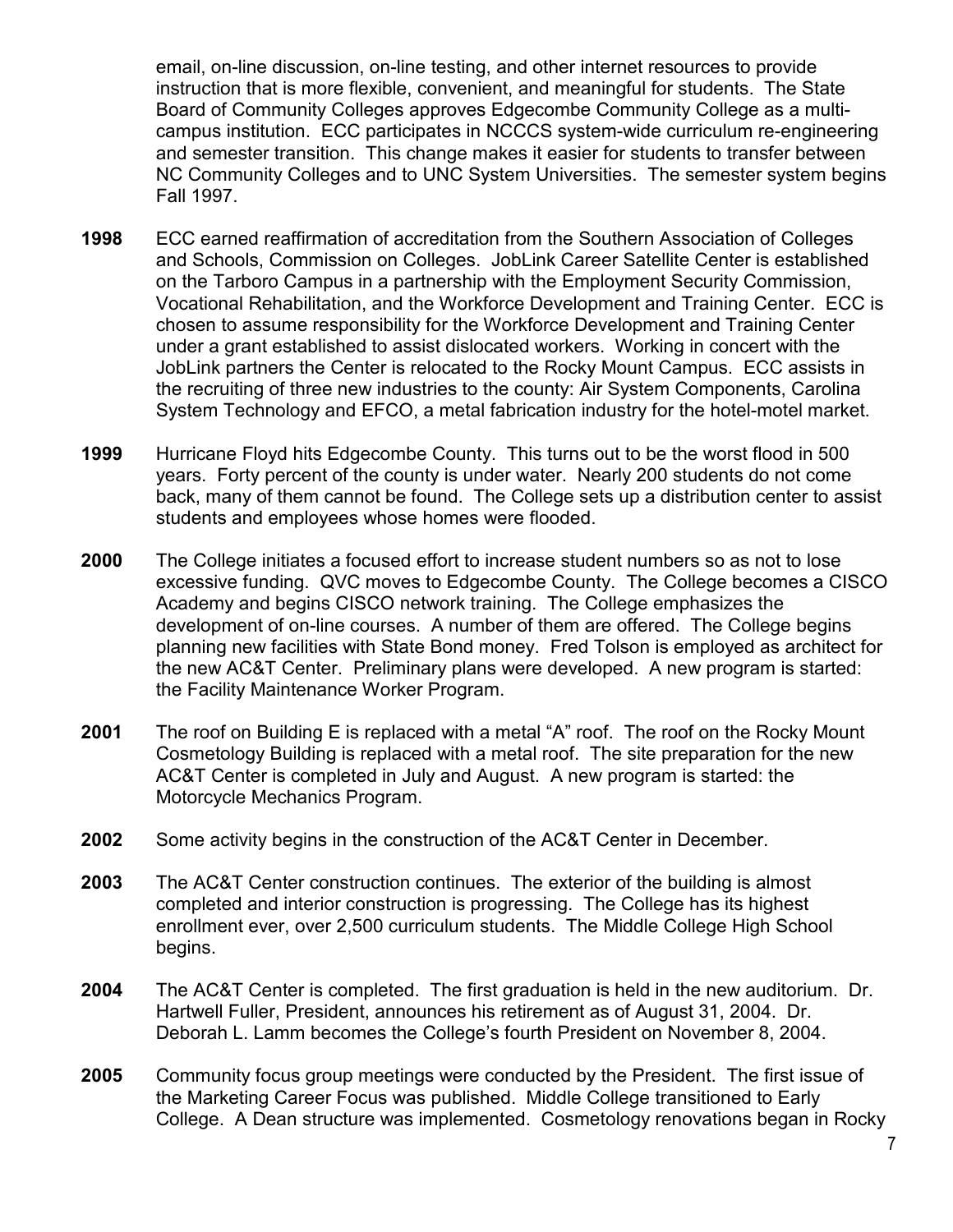Mount. ECC was the recipient of a Bio-Tech Grant and a Library Grant. The first Performing Arts Series in partnership with Edgecombe ARTS Council was established.

- **2006** Cosmetology renovations on the Rocky Mount Campus were completed in April. A new building for the cosmetology program is under construction on the Tarboro Campus. In August the Workforce Development and Training Center (WTDC) moved into the former People's Bank Building in downtown Rocky Mount. The college's first Global Education Fall Institute was held in September to bring cultural awareness to the college and local communities.
- **2007** In March, a delegation of educators from Finland visited to discuss a potential partnership. ECC executives traveled to Finland in September as guests and has since committed to participating in a faculty and student exchange. Monika Fleming became the first recipient of the Keihin Endowed Faculty Chair in August. The college celebrated its 40<sup>th</sup> Anniversary in October and during this celebration four buildings were dedicated or rededicated, and three areas within one of these buildings were dedicated.
- **2008** In July, the new Cosmetic Arts Building opened completing the extensive renovations of the cosmetic arts on both campuses. In September, a New Historic Preservation Trades certificate program was established through a daylong Historic Preservation Trades School. Five hundred individuals received the N.C. Career Readiness certification. The Business Administration program became the second fully on-line degree program. Collaboration between the college and NC Wesleyan College has established the 2+ Wesleyan programs, a seamless degree option. A collaborative teaching and learning agreement between the college and several Finnish Institutions was signed. A group of ECC employees, students, and community members traveled to Paris through the ECC Travel Abroad Program. The college's Quality Enhancement Plan (QEP) was developed to emphasize reading across the curriculum. The SACS Reaffirmation process will be complete by June 2010, reaffirming ECC's accreditation.
- **2009** Green technology and sustainability were the focus of several new curriculum and continuing education programs, including certificate programs in alternative systems in automotive, emergency management systems in manufacturing, and green energy systems in facility maintenance. A new residential weatherization certificate program and a building operator's certificate program were created as part of the college's JobsNOW Initiative. Also, Historic Preservation, the cornerstone of sustainability programs at the college, was strengthened in October with the move of the Norfleet House (ca. 1820) to campus. Historic Preservation students are restoring the structure, which will become a Community Heritage Center.
- **2010** For the second year in a row, student enrollment set new records in Fall 2010. A total of 3,661 students attended the college in the fall, an all-time high. To meet the demands of increased enrollment and to provide training to respond to local employers' needs, ECC developed new classes and programs. A new two-year degree in Cyber-Crime was created and is the only program of its kind at a community college east of Greensboro. The Historic Preservation Trades certificate program was broadened to include one-year diploma and two-year degree options. The college continued to expand its distance learning courses and programs and added an on-line degree in Early Childhood Education. Edgecombe became the first community college in North Carolina to offer I-TRIZ, a unique problem-solving training method.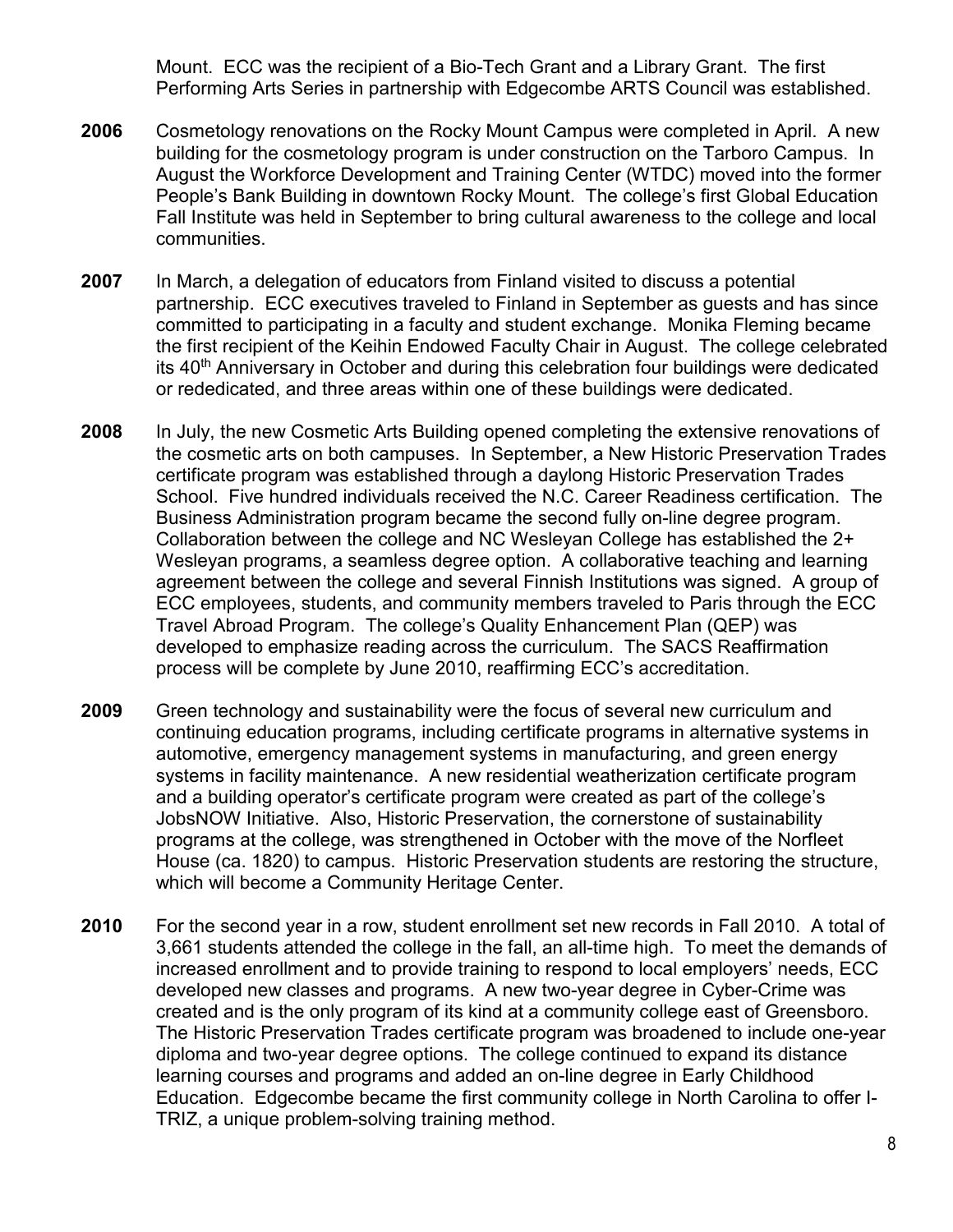- **2011** Recent program additions designed to strengthen the employability of ECC graduates include Engineering Transition Program with East Carolina University, Theatre Arts degree, Nursing Transition program with ECU, Barbering certificate, Geospatial Technology certificate, and Mammography certificate. Other offerings include highly regarded programs in health care, manufacturing, education, historic preservation, business, and technology. Following are Edgecombe Community College programs that are unique in its service region: Collision Repair & Refinishing, CT/MRI, Cyber-Crime, Esthetics, Geospatial Technology, Health Information Technology, Historic Preservation, Radiography, and Respiratory Therapy. A new initiative to strengthen the workforce readiness of ECC graduates centers around the Career Readiness Certificate (CRC) and the WorkKeys program, a nationally recognized job skills assessment system. All members of ECC's Class of 2011 were given an opportunity to complete CRC testing, and most did. Eighty-one percent of the 439 graduates in May 2011 received a CRC in addition to their ECC diploma.
- **2012** In October 2011, Edgecombe was one of ten community colleges in North Carolina chosen to share an \$18.8 million federal grant for job training and workforce development in manufacturing. The grant was awarded to the NC Advanced Manufacturing Alliance, a consortium of the ten community colleges created to focus on training displaced workers for high quality jobs. Edgecombe's share of the grant was \$1.2 million, the largest award the college has ever received. A creative partnership with Vidant Edgecombe Hospital in Tarboro led to the development of a mobile simulation lab that will be used by health sciences students and Vidant's clinical staff. Because of Edgecombe's outstanding track record in health information technology education, Duke University Health System selected the college to train its ambulatory coders. The unique Historic Preservation program received a 2011 Honor Award for Preservation North Carolina. Also, G.I. Jobs recognized the college for its commitment to veterans by placing Edgecombe on its 2011 list of Military Friendly Schools in the United States.
- **2013** On November 16, 2012, Edgecombe Community College celebrated the 45<sup>th</sup> Anniversary of its founding. College personnel, local and state officials, former employees, and members of the community assembled midday for a special ceremony. Since its beginning, the college has touched thousands of lives. The numbers tell the larger story of the college's growth and achievement over the past 45 years.
	- 125 acres with 11 buildings
	- About 3,000 curriculum students and approximately 8,000 continuing education students
	- More than 100 degree, diploma, and certificate programs
	- 22 health sciences programs
	- 23 programs in business and technologies
	- 10 programs in arts and sciences, including the large College Transfer program
	- 11 programs that are unique to the area and two that are unique to North Carolina
	- 292 distance education courses.

During spring semester, 2013, the college and its students received a number of significant honors. In May, ECC received the National Career Preparedness Award for its efforts to prepare students to be successful in careers and the workplace. Phi Theta Kappa, the college's honor society, won a national Honors Case Study Challenge Award in a competition sponsored by USA Today. In March, the Honor Society also brought home 12 awards from its regional convention. Class of 2012 Practical Nursing students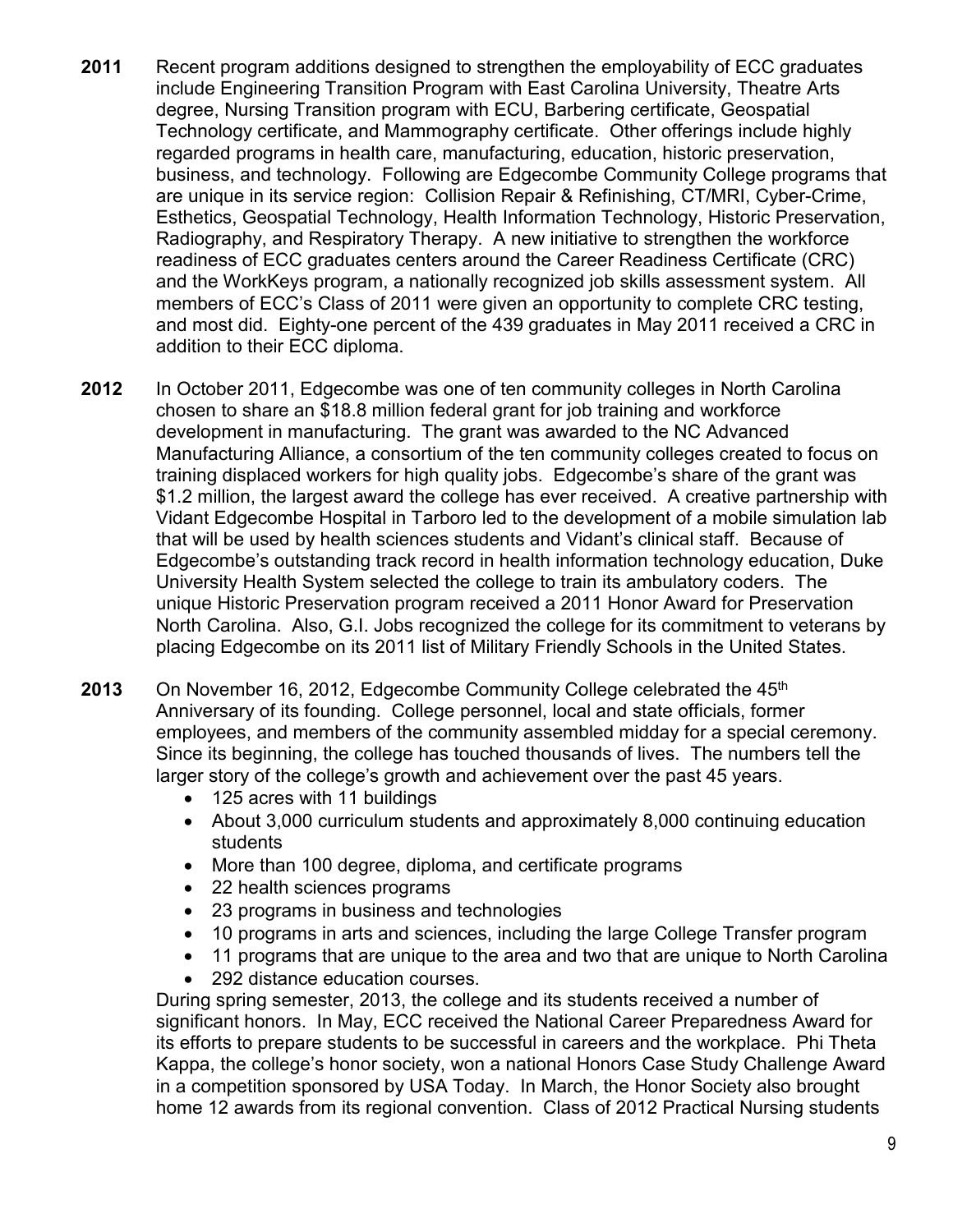scored 100% on the National Council Licensure Examination for Practical Nurses. Seniors in the Medical Assisting program won first place in a state Quiz Bowl for medical assistants. In addition, the business club Phi Beta Lambda received nine awards at the state leadership conference.

**2014** In October 2014, construction began on the new Biotechnology and Medical Simulation Center on the Rocky Mount campus. This facility will usher in a new model for health care education – realistic training through the use of patient simulators. Through the new center, the college will be able to expand and prepare the next generation of health care workers in a state-of-the-art facility equipped with the latest technology.

Other important initiatives were implemented to increase student success. The college joined the Plus 50 Encore Completion Program, a national effort to retrain adults over 50 years of age. A new Weekend College was launched to make higher education more convenient and accessible to working adults. Also, VillEDGE, a program held for the first time during the summer term, was designed to help students transition from high school to college.

- **2015** Duke Energy and ECC announced a \$249,500 investment from the Duke Energy Foundation to strengthen the college's welding program through the purchase of new equipment, improved lighting, and facility upgrades. The college was recognized as a national model in manufacturing education by Tooling U-SME, a leader in manufacturing learning and development. Nursing and Early Childhood Education programs received advanced accreditation from national professional organizations. To address the need for a skilled manufacturing workforce, the college and Edgecombe County Public Schools launched the Advanced Manufacturing Program Academy for high school students. The college hired four career coaches to work in Edgecombe high schools to advise students on opportunities at ECC. For six consecutive years, ECC was designated a Military Friendly School by Victory Media. Also, the new Basic Law Enforcement Training Academy graduated its first class of fourteen students.
- **2016** In January, the new Biotechnology and Medical Simulation Center opened on the Rocky Mount campus. Equipped with the latest patient simulation technology, this new facility will enable the college to expand and prepare the next generation of health care workers. ECC will receive more than \$2 million over the next five years to help increase retention and graduation rates of low income and African American students. Funded by the U.S. Department of Education, the Predominently Black Institution grant is providing for two Student Success Centers, one on each campus. ECC joined the national effort to increase the number of college graduates while decreasing the financial burden for students by establishing the EDGE Scholarship Program, a three-year scholarship program that fully funds the education of qualified students. ECC set two graduation records by awarding the largest number of credentials to the largest number of graduates in college history. During the May 7 commencement, the college awarded 630 associate degrees, diplomas, and certificates to 508 students.
- **2017** ECC was among six community colleges in North Carolina that competed in a high altitude balloon launch challenge, which was funded through a NASA and NC Space Grant. President Deborah L. Lamm received the Southern Regional Chief Executive Officer Award from the Association of Community College Trustees. The College opened a clothes closet for students. An initial donation of 600 tons of professional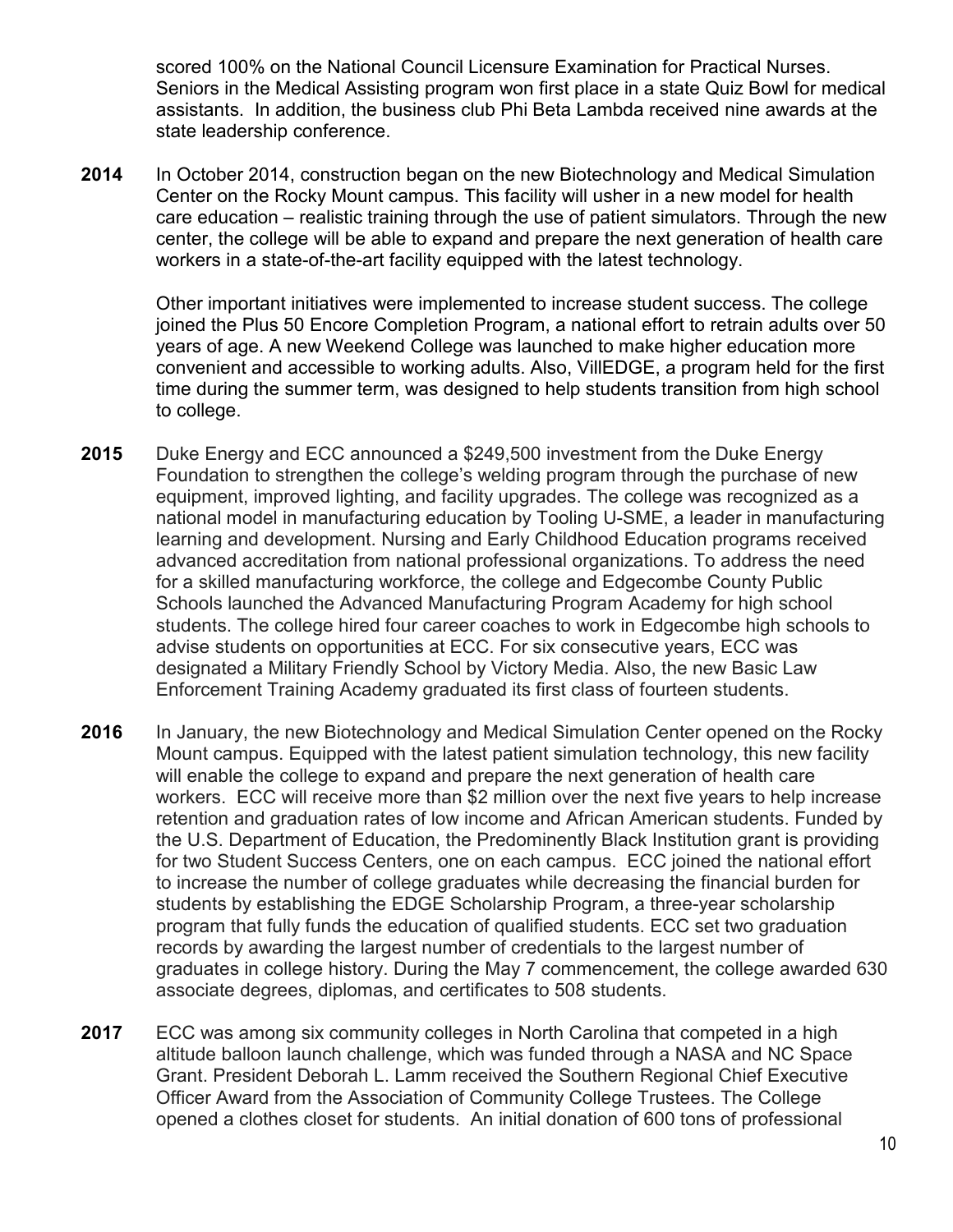clothing from the non-profit Dignity U Wear, via CSX Corporation, seeded the program named "Eagle's Nest." The College broke ground for a new Center for Innovation on the Tarboro Campus. The new building will take current training to the next level in a facility designed to simulate the manufacturing environment with the capacity to upgrade to next-generation equipment. The College introduced new welding and entrepreneurship programs. ECC celebrated its  $50<sup>th</sup>$  anniversary with a series of programs for the community, students, and employees.

- **2018** The College hired Dr. Gregory K. McLeod as its fifth president. Dr. McLeod came to ECC from Thomas Nelson Community College, replacing Dr. Deborah L. Lamm, who retired after fourteen years. The Biotechnology and Simulation Center on the Rocky Mount campus was named in honor of her. For the third year in a row, ECC students brought home gold medals from the SkillsUSA National Leadership and Skills Conference. A new Ophthalmic Medical Assistant program was added to the programs offered at the College. The College held its first student success program, No Greater Odds, which was attended by nearly forty community college and higher education professionals. A Single Stop office opened to connect students and their families to a broad range of social, financial, and legal services. The College received a \$25,000 grant from Durham-based Manpower Development Corporation to offer tuition-free Community Health Coach classes. ECC received a grant to provide funding for the construction of an Advanced Manufacturing Training Center to assist with customized training needs for area companies that need access to short-term training programs.
- **2019** Edgecombe Early College High School Principal Matt Smith was named 2019 North Carolina Principal of the Year. A Baking and Pastry Arts Program began at the College. The College received a charter for a chapter of the Associate Degree Nursing Alpha Delta Nu Honor Society. Alpha Delta Nu is the only national nursing honor society for Associate Degree Nursing (ADN) students. The first class enrolled in the new Advanced Manufacturing Academy at Edgecombe Community College The class prepares students for careers in manufacturing and is a collaboration between ECC, Ramp East, and Turning Point Workforce Development Board. The College launched a unique certificate program in [Unmanned Aircraft Systems \(Drones\).](https://www.edgecombe.edu/programs/business-industry-and-technologies/geospatial-technology/) ECC will be the only community college in the state to offer the program. Reserved parking spaces for Edgecombe Community College students who are veterans or active duty military were unveiled during the Veterans Day Memorial and Recognition Ceremony held November 11 on the Tarboro campus. Edgecombe Community College was among the North Carolina colleges that celebrated the rebrand of a teacher education program that unites East Carolina University and 23 institutions of higher education.
- **2020** The COVID-19 coronavirus pandemic forced the College to cancel classes or move instruction online midway through spring semester. Like other community colleges in North Carolina and per State directive, ECC began shifting face-to-face courses to online delivery mid-March. The College closed to the public yet offered access to technology on both campuses during the pandemic shutdown. College loaned Chromebooks to students who lacked the technology to complete their classes. Commencement 2020 at Edgecombe Community College was a departure from previous graduation events as the college celebrated the Class of 2020 with a Drive-thru Graduation Parade. A new Agribusiness Technology program began offering classes in the fall. providing students with a strong background in sustainable farming, farm management, crop production, farm maintenance, animal science, and horticultural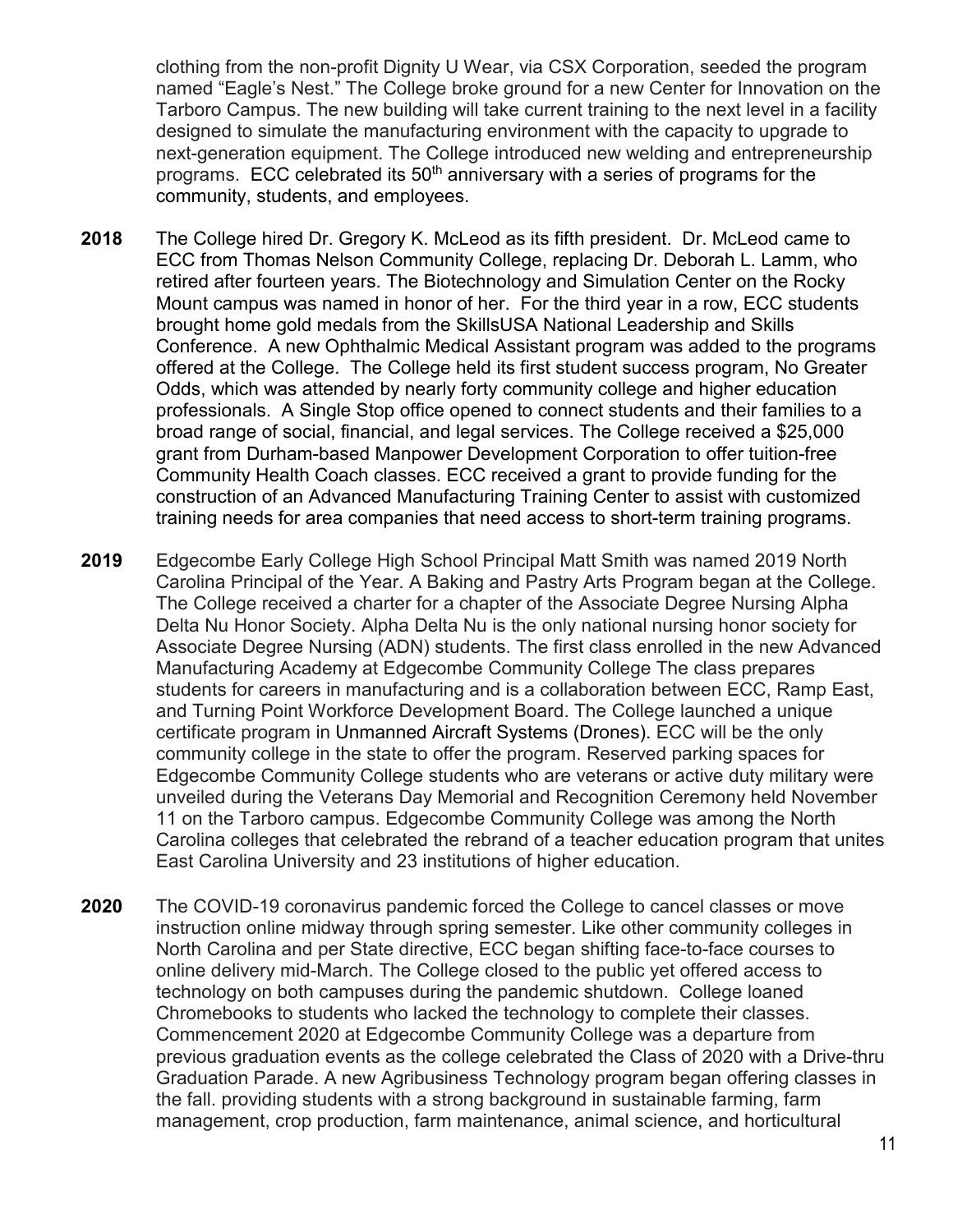science. Due to rising unemployment caused by the pandemic, the College held two food drives for students and area residents. The Phillips/Bricks Alumni Association endowed a scholarship at Edgecombe Community College that will support local students.The alumni association contributed \$6,100 to ECC to endow the scholarship, which is available to part-time or full-time students who are residents of Edgecombe County. Edgecombe Community College's chapter of the Phi Theta Kappa honor society was recently recognized for 20 years of participation in the Adopt-A-Highway program. The College recently received more than \$850,000 for the Rural College Broadband Access project from the North Carolina Community College System to address technology needs, access, and security. This funding will assist ECC with critical information technology infrastructure and network security improvements.

**2021** In an effort to help students and their families recover from the pandemic, Edgecombe Community College created a new scholarship program called the Edgecombe Pledge. This unique initiative funded in-state tuition and fees for all qualifying students who enrolled beginning in the Fall 2021 semester and extending through the Spring 2023 semester. Edgecombe Community College was one of thirteen two-year colleges from across the nation selected for Project Vision, a grant-focused initiative supported by the National Science Foundation (NSFThe five-year project will help smaller, rural two-year colleges create opportunities to seek funding for NSF grants. In addition to focusing on smaller, rural schools, the project also targets colleges with newer presidents. In August, the College introduced a new ambassador, an eagle mascot. In the 1980s, the college fielded a basketball team for local games and tournaments. The players needed a nickname and chose the eagle. Edgecombe's division of College and Career Readiness ranked number one in performance for the 2020-2021 program year. Benchmarks for the program are 36.5% and ECC students achieved 68.8%. The Basic Law Enforcement Training 10th academy had a 100% pass rate on their State Comprehensice Examination. Jerry and Faye Price established an endowed scholarship to support students in skilled trades and other small business-related programs. Edgecombe was selected as a top candidate for the 2023 Aspen Prize award. This award honors colleges with outstanding achievement in five critical areas: teaching and learning, certificate and degree completion, transfer and bachelor's attainment, workforce success, and equity for students of color and students from low-income backgrounds. Turning Point Workforce Development board approved local implementation of a healthcare career pathway for Edgecombe County students. The pathway is a collaborative effort with Edgecombe County Public Schools and local agencies to build education tracks that meet local workforce needs. Edgecombe Community College and Barton College were able to announce a Criminal Justice Transfer Agreement for students to enter their bachelor's degree program.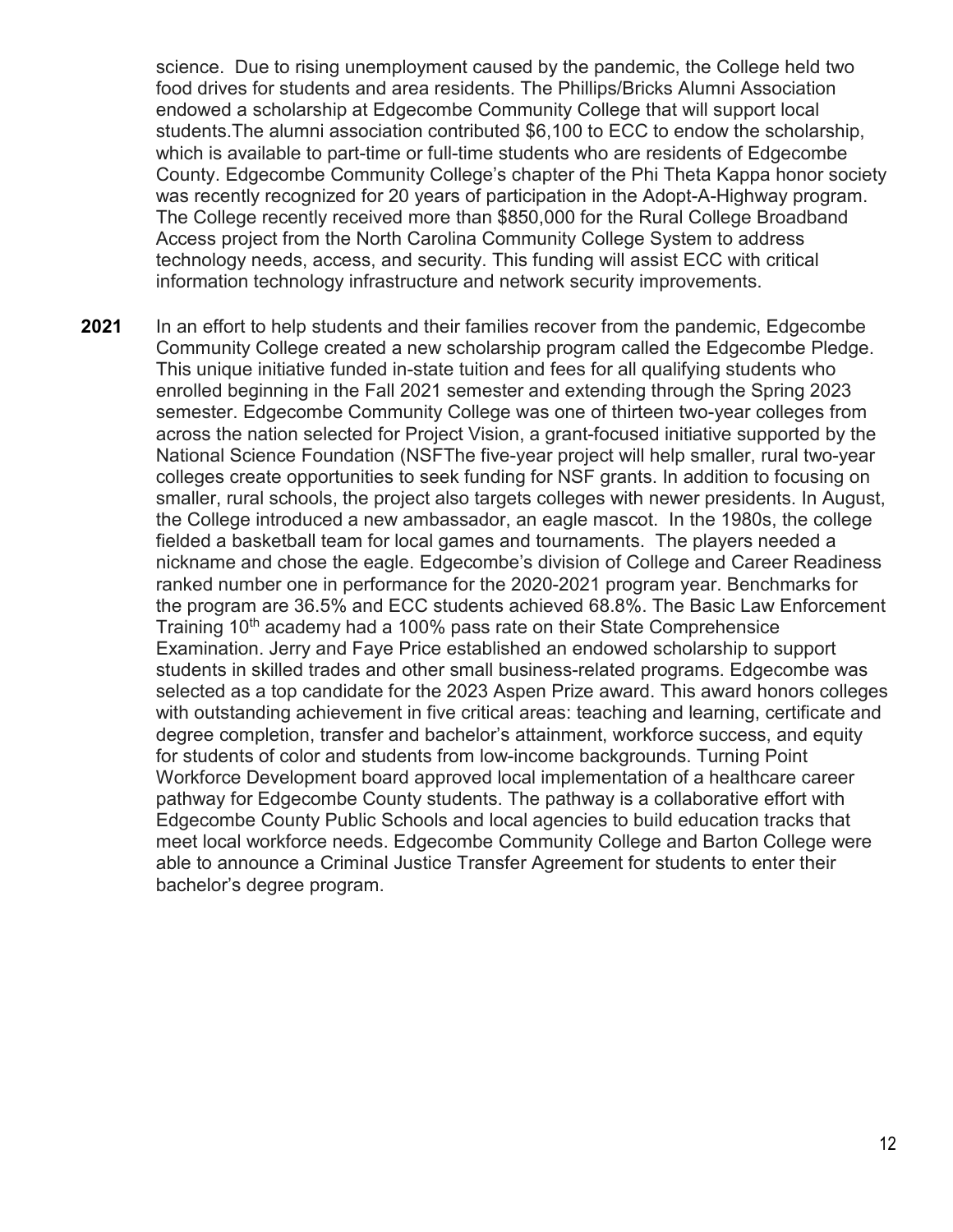# **Edgecombe Community College Vision**

# **Values**

#### **Integrity**

The college fosters responsible, accountable, and ethical behavior and encourages an environment of honesty, tolerance, and civility.

#### **Quality**

The college provides relevant, quality educational and training programs and services.

#### **Opportunity**

The college provides educational, global, and cultural programming that enable students and the community to achieve their goals.

Student Success

The college provides learning opportunities and support services to help students succeed.

Diversity and Equity

The college embraces differences and nurtures a culture of honor and respect.

**Collaboration** 

The college promotes enriching partnerships and cooperative teamwork.

#### **Edgecombe Community College Mission**

ECC's mission is to strengthen and enrich the educational, training, and lifelong learning opportunities for our community.

#### **Goals**

Goal 1 To provide quality education and training programs

Goal 2 To elevate the profile and prominence of the college

Goal 3

To maximize college partnerships and collaborations in order to provide relevant training and workforce development opportunities

Goal 4

To demonstrate fiscal responsibility and create educational opportunities through grants and private donations

Goal 5

To encourage student engagement and success through innovative programs and services

Goal 6

To promote an atmosphere of diversity, equity, and inclusion

*Approved August 2020*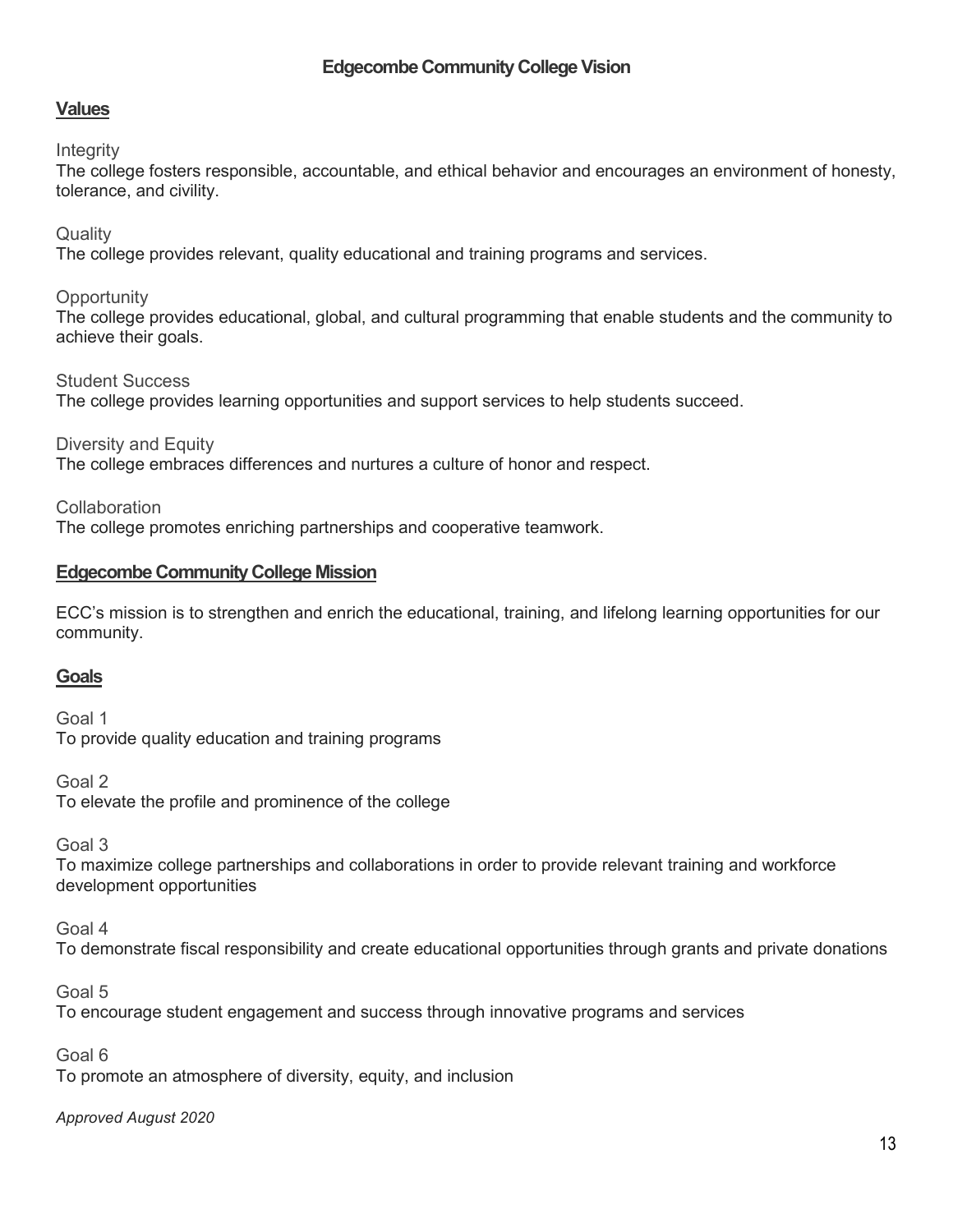# **PROGRAMS OF STUDY**

Edgecombe Community College offers a comprehensive range of educational programs to meet the needs of the community.

## I. **Curriculum Programs**

Curriculum programs offer credit courses leading to degrees, diplomas, or certificates. The degree programs are two years in length. The diploma programs are one year in length, and the certificate programs are between three and nine months long.

# **College Transfer Degrees**

- Associate in Arts
- Associate in General Education
- Associate in Science

## **Associate in General Education Degree Programs**

- Barbering
- Biotechnology
- Computed Tomography
- Dental Assisting
- Dental Hygiene
- Healthcare Management Technology
- Health Information Technology
- Magnetic Resonance Imaging
- Medical Assisting
- Nursing BSN Transfer
- Nursing Licensed Practica
- Nursing Registered
- Ophthalmic Medical Assistant
- Radiography
- Respiratory
- Surgical Technology

#### **Degree Programs**

- Accounting and Finance
- Agribusiness Technology
- Business Administration
- Collision Repair & Refinishing Technology
- Criminal Justice Technology
- Early Childhood Birth-K Licensure
- Early Childhood Non-Licensure
- Early Childhood Traditional Non-Licensure
- Emergency Health Science
- Entrepreneurship
- General Occupational Technology
- Geospatial Technology
- Health Information Technology
- Historic Preservation Technology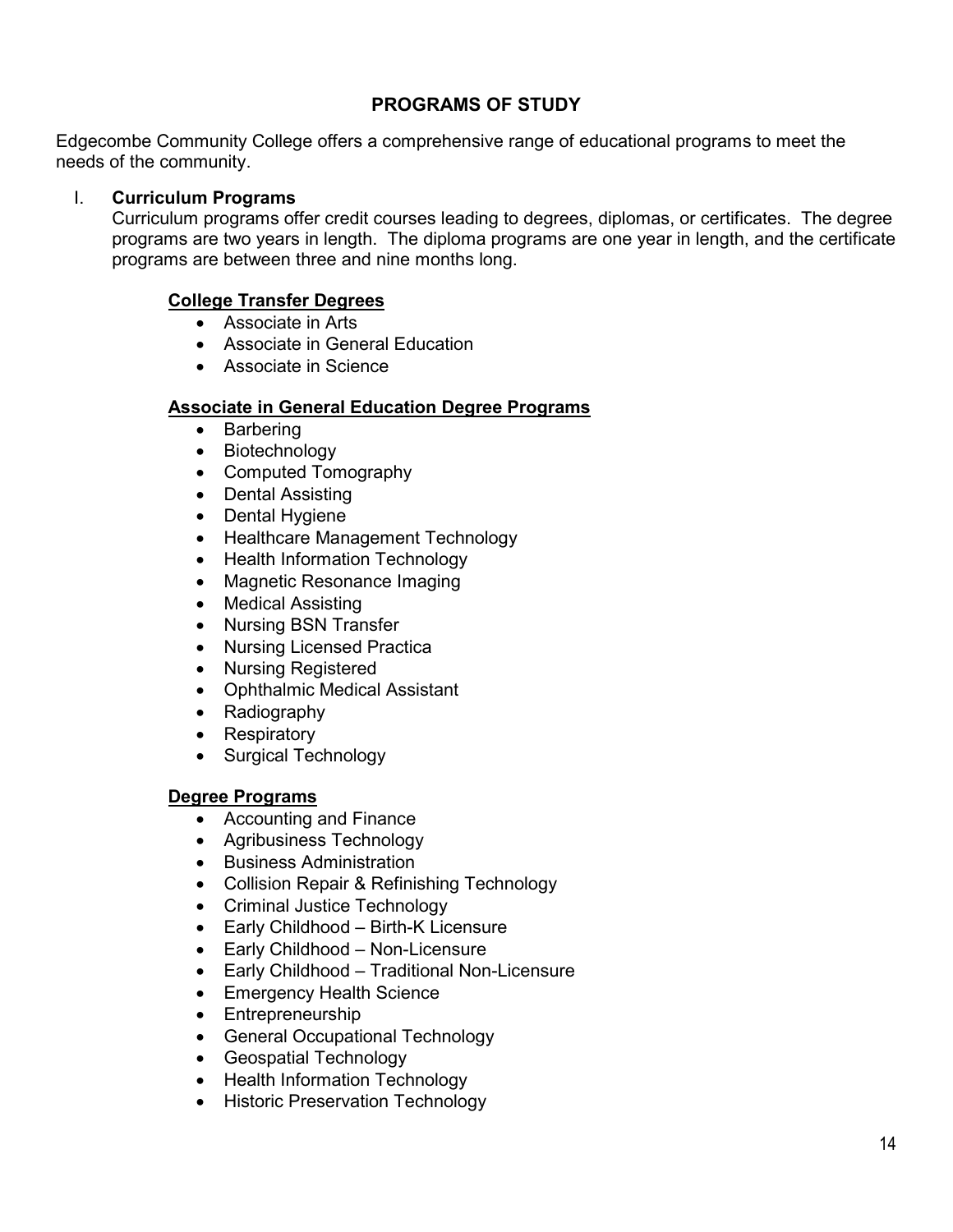- Human Services Technology
- Hunting & Shooting Sports Management
- Information Technology Network Management
- Information Technology Software & Web Development
- Information Technology Support Services
- Magnetic Resonance Imaging (MRI)
- Manufacturing Technology
- Medical Assisting
- Medical Office Administration
- Nursing Advanced Placement
- Nursing Full Program
- Office Administration
- Radiography
- Respiratory Therapy
- School Age Education
- Supply Chain Management Distribution
- Supply Chain Management Trucking Operations
- Surgical Technology
- Welding Technology

# **Diploma Programs**

- Accounting and Finance
- Agribusiness Technology
- Automotive Systems Technology
- Barbering
- Business Administration
- Collision Repair & Refinishing Technology
- Computed Tomography and Magnetic Resonance Imaging
- Cosmetology
- Early Childhood
- Electrical Systems Technology
- Entrepreneurship
- Facility Maintenance Worker
- General Occupational Technology
- Health Information Technology Coding
- Hunting & Shooting Sports Management
- Industrial Systems Technology
- Information Technology Network Management
- Information Technology Software & Web Development
- Information Technology Support Systems
- Nursing Licensed Practical
- Ophthalmic Medical Assisting
- School Age Education
- Supply Chain Management Distribution
- Supply Chain Management Trucking Operations
- Surgical Technology
- Therapeutic & Diagnostic Services: Nurse Aide
- Welding Technology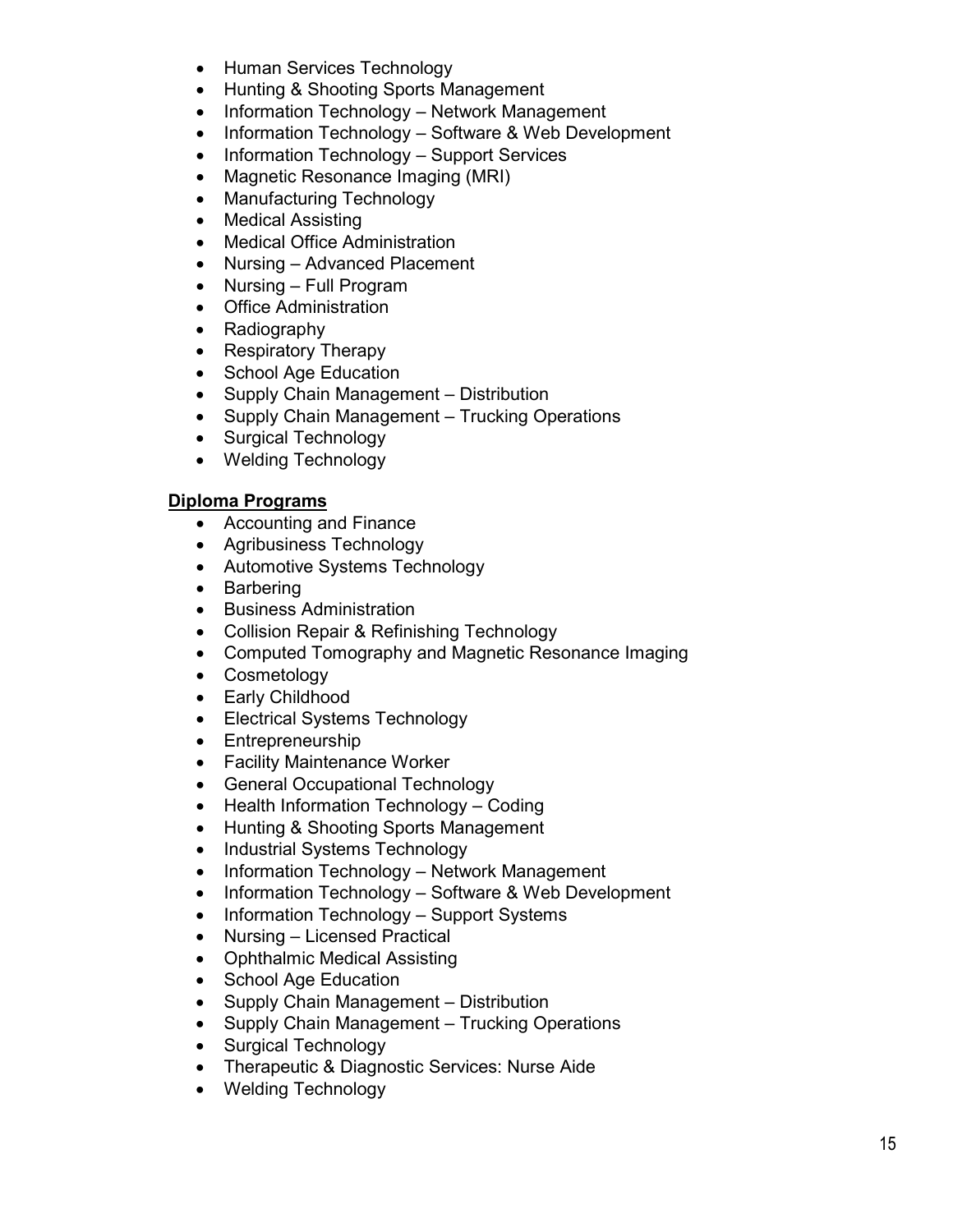# **Certificate Programs**

- Accounting and Finance Excel
- Accounting and Finance Financial Services
- Accounting and Finance Quickbooks
- Agribusiness Technology Agriculture
- Agribusiness Technology Animal Science
- Agribusiness Technology Horticulture
- Automotive Systems Technology Basic Automotive Servicing
- Business Administration Business Leadership
- Business Administration International Business
- Business Administration Logistics
- Business Administration Marketing
- Collision Repair & Refinishing Technology Non-Structural Damage
- Collision Repair & Refinishing Technology Painting and Refinishing
- Collision Repair & Refinishing Technology Structural Damage
- Computed Tomography
- Cosmetology Instructor
- Criminal Justice Technology
- Criminal Justice Technology Crime Assessment
- Early Childhood
- Electrical Systems Technology Electrical Wiring
- Electrical Systems Technology Energy Management Systems
- Electrical Systems Technology Industrial Electronics
- Electrical Systems Technology Motors and Controls
- Emergency Medical Science
- Entrepreneurship
- Esthetics Technology
- Facility Maintenance Worker
- Facility Maintenance Worker Air Conditioning, Heating and Refrigeration
- Facility Maintenance Worker Construction Building
- Facility Maintenance Worker Green Energy Systems
- General Occupational Technology
- Geospatial Technology Geographic Information Science
- Geospatial Technology Internet Mapping Services
- Health Information Technology Ambulatory Billing and Coding
- Health Information Technology Coding
- Health Information Technology Protected Health Information
- Historic Preservation Technology Historic Construction
- Historic Preservation Technology Sustainability
- Human Services Technology Substance Abuse
- Hunting & Shooting Sports Management
- Industrial Systems Technology
- Information Technology Network Management
- Information Technology Network Management CCNA Prep
- Information Technology Software & Web Development Web, Mobile, & Software Development
- Information Technology Support Services Certificate Prep
- Information Technology Support Services Core Functions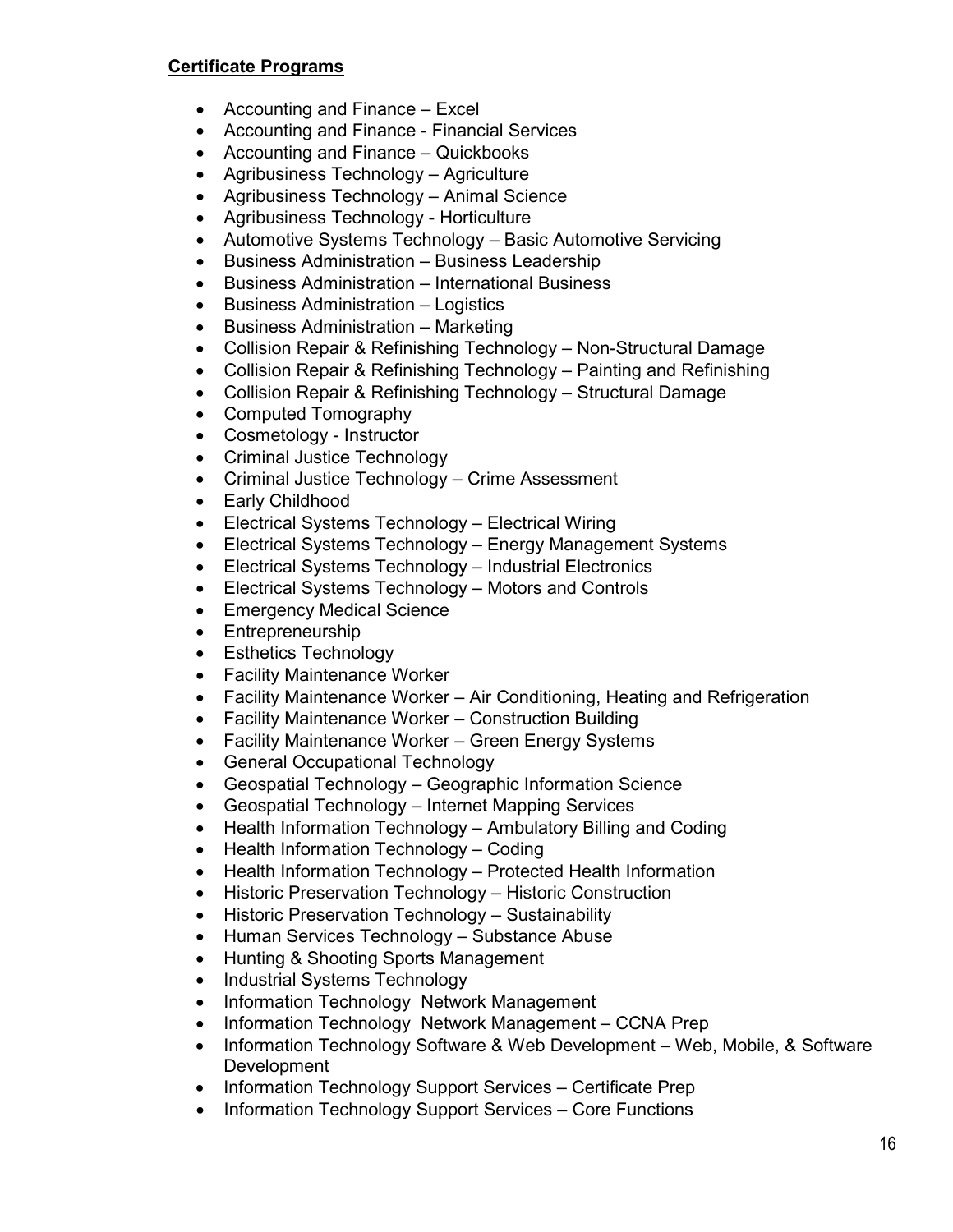- Information Technology Support Services Support Functions
- Lateral Teaching Entry
- Manufacturing Technology Computer Integrated Machining
- Manufacturing Technology Energy Management Systems Technology
- Manufacturing Technology Industrial Networks
- Manufacturing Technology Manufacturing Automation Technology
- Manufacturing Technology Manufacturing Management and Operations
- Manufacturing Technology Robotic Welding
- Manufacturing Technology Sustainable Manufacturing
- Medical Assisting Clinical Assistant
- Medical Assisting Electronic Health Record
- Medical Office Administration Medical Billing
- Medical Office Administration Medical Office Coding
- Nurse Aide I
- Office Administration Office Skills
- Office Administration Office Software
- School Age Education
- Supply Chain Management Distribution
- Supply Chain Management Distribution Global Logistics
- Supply Chain Management Trucking Operations Management
- Welding Technology

# II. **Collaborative Agreement Programs**

ECC collaborates with other colleges to offer degree and diploma program opportunities to students. Students may apply for admission to these programs and transfer completed arts and sciences general education courses from ECC.

# **Degrees**

- Biotechnology Pitt Community College
- Dental Hygiene Halifax Community College
- Healthcare Management Technology Pitt Community College

# **Diplomas**

• Dental Assisting – Martin Community College

# III. **High School Students – Eligible Programs**

Through a partnership with N.C. Department of Public Instruction, N.C. Community College System, the University of North Carolina System, and many independent colleges and universities, North Carolina is helping eligible high school students to begin earning college credit at a community college at NO cost to them or their families.

# **Certificate**

- Accounting and Finance Principles of Accounting
- Agribusiness Technology Agriculture
- Agribusiness Technology Animal Science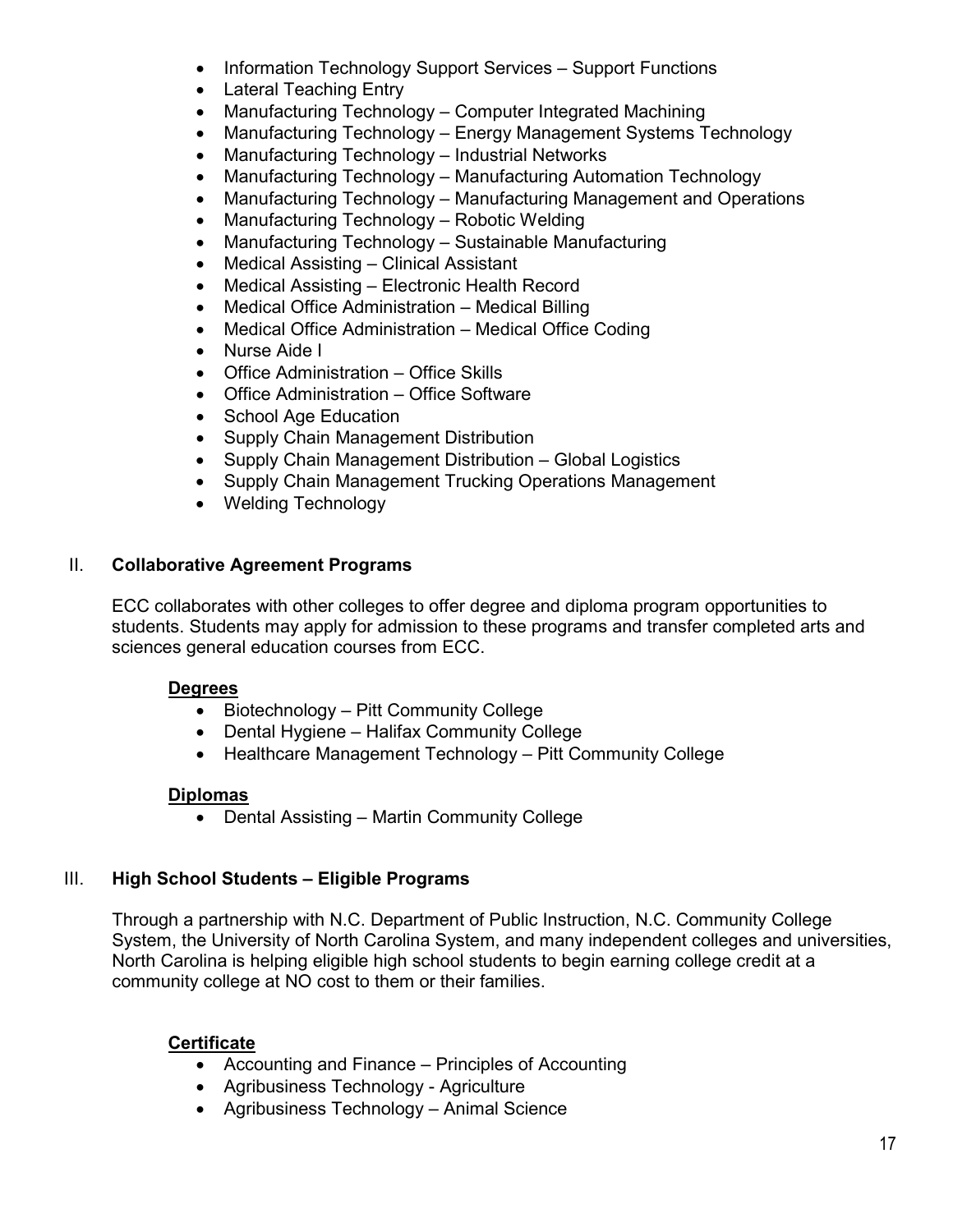- Automotive Systems Technology Basic Automotive Servicing
- Business Administration
- Collision Repair & Refinishing Technology Non-Structural Damage
- Cosmetology
- Criminal Justice Technology
- Early Childhood
- Electrical Systems Technology AMP, Electrical Wiring; Industrial Controls; Industrial Wiring
- Facility Maintenance Worker Construction Building
- Geospatial Technology Geospatial Technology Foundations
- Historic Preservation
- Human Services
- Information Technology Network Management CCENT Prep
- Information Technology Software & Web Development Software Dev Foundations; Web & Mobile Development Foundations
- Information Technology Support Services Exploration; Support Foundations
- Manufacturing Technology
- Medical Office Administration Medical Billing
- Nurse Aide I
- Supply Chain Management Distribution Management
- Supply Chain Management Trucking Operations
- Welding Technology

# **Career & College Promise**

- Associate in Arts Degree
- Associate in Science Degree

# IV. **Continuing Education Courses**

Continuing Education courses are non-credit courses based on the needs and interests of the local community. They are categorized as follows:

# **Human Resources Development (HRD) Literacy Programs**

- Computer Technology for the Workplace
- Job Smart
- Basic Financial Literacy
- I.R.A. Workshop
- NC Works
- ON Target for Employment
- Roadmap to Re-Entry
- SUPER Man & SUPER Woman Workshops
- Transitions to Employment
- Working Smart
- CRC Prep

- Adult Basic Education I and II
- High School Equivalency Program
- Adult High School Diploma Program
- Basic Skills Plus
- English as a Second Language (ESL)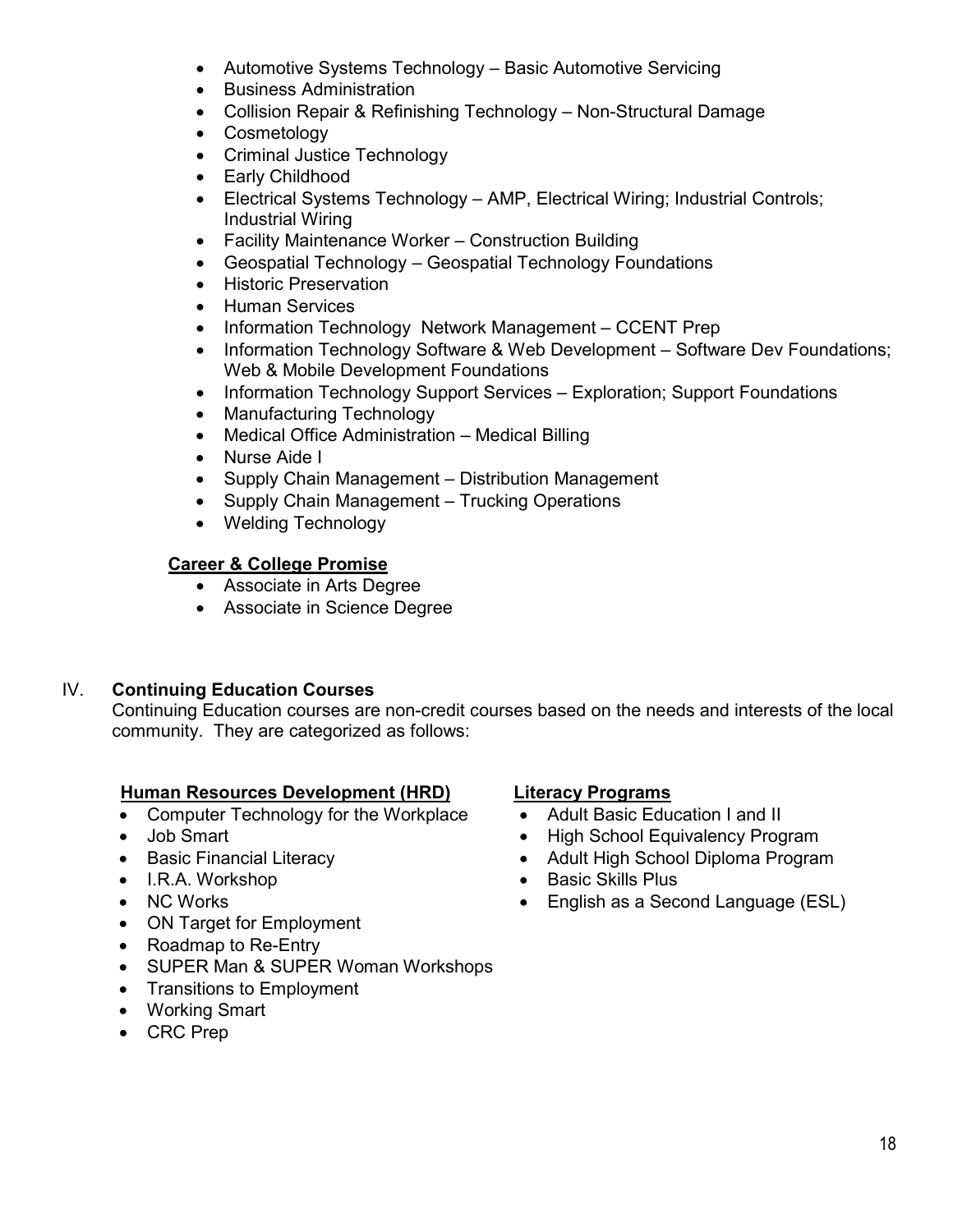# **Occupational Extension**

- Administrative Management Courses
- Computer Applications such as Simple Computers & Microsoft Office Series
- Consumer Education
- Cooking Series such as Baking and Pastry Arts and Food Service Sanitation
- Cardiopulmonary Resuscitation (CPR)
- Customer Service Classes
- Education 2 Go Online Classes
- Employment Readiness Classes such IRA, Career Readiness Strategies, Resume Building and Job Smart
- Health Occupations such as Nurses Assistant I & II (Training and Refreshers), Medication Aide, Medication Aide Instructor, Phlebotomy, PHCAST, Geriatric Aide, Mammography, Community Health Coach, TEAS prep
- Hispanic/Latino Programs
- Historic Preservation Trades
- Teacher Certification Renewal
- Trades and Industry Education
- Automotive such as Emissions Inspection, Safety Inspection and Re-certification
- Small Engine Repair
- Intro to Autobody Repair
- Natural Hair Care
- Nail Technology
- Notary Public
- Welding
- Gunsmithing
- Construction Academy
- Forklift Training
- HVAC: Heating, Air Conditioning with Refrigerant Certification
- UAS Drone/Public Safety
- Tire Manufacturing
- Upholstery Repair
- Pathways to Manufacturing
- Real Estate Appraisal CEU Classes
- Real Estate Broker Pre-Licensing and Post-Licensing Classes
- Sign Language
- Workforce Career Development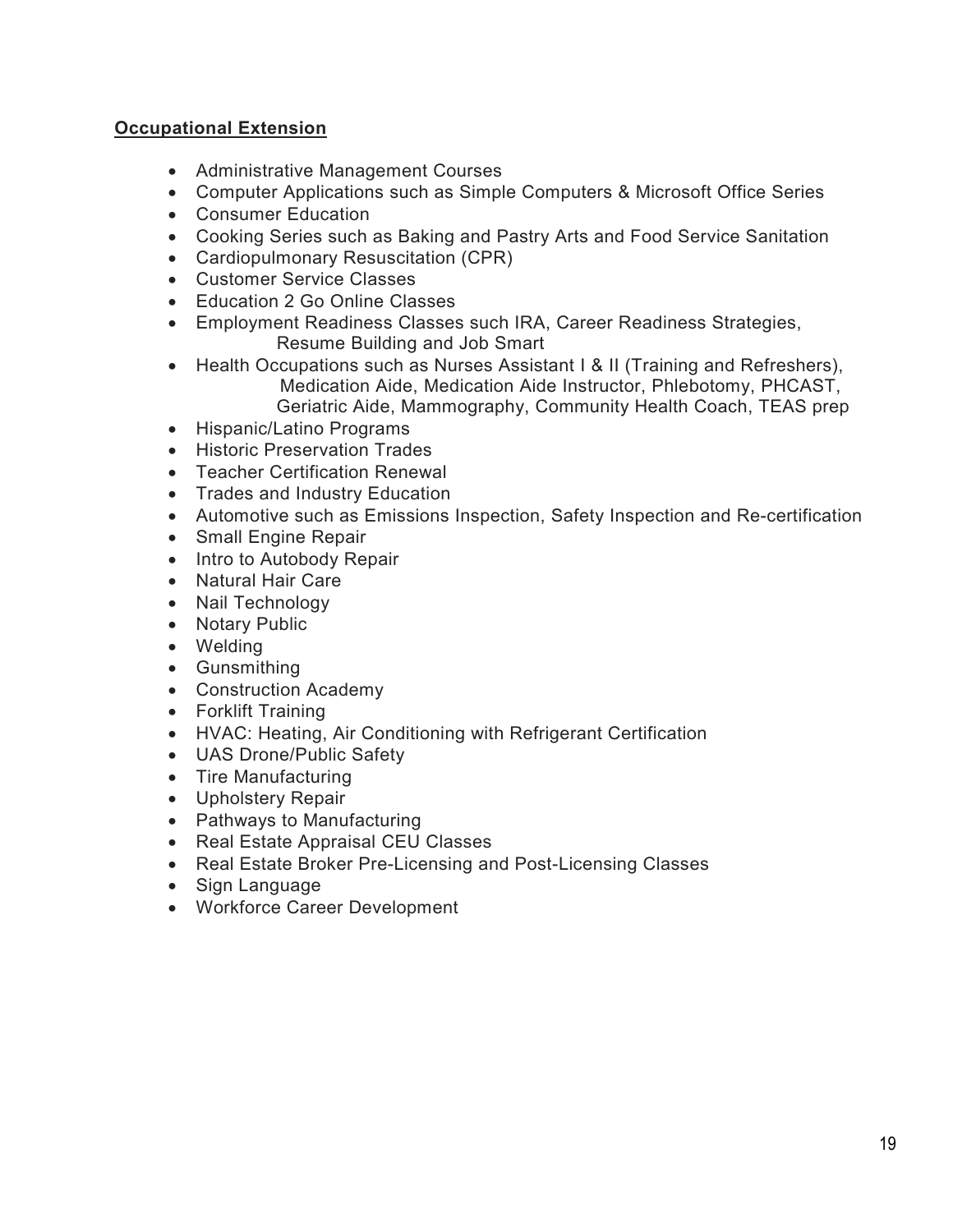# **Emergency Services Programs**

- Emergency Medical Services
	- EMT
	- AEMT
	- Paramedic
	- EMS CE
- American Heart Association courses:
	- Pediatric Advanced Life Support
	- Advanced Cardiac Life Support
	- CPR
	- First Aid
- Fire Service & Technical Rescue
- Emergency Services Leadership Series
- Emergency Preparedness Technology
- Emergency Medical Dispatch

# **Law Enforcement Programs**

- Basic Detention Officer Certification Course/Academy
- Basic Law Enforcement Training (BLET)
- Criminal Justice Sworn Officer/Detention Officer/Telecommunicator
- Criminal Justice Canine (K9) Specialized Training
- Law Enforcement Training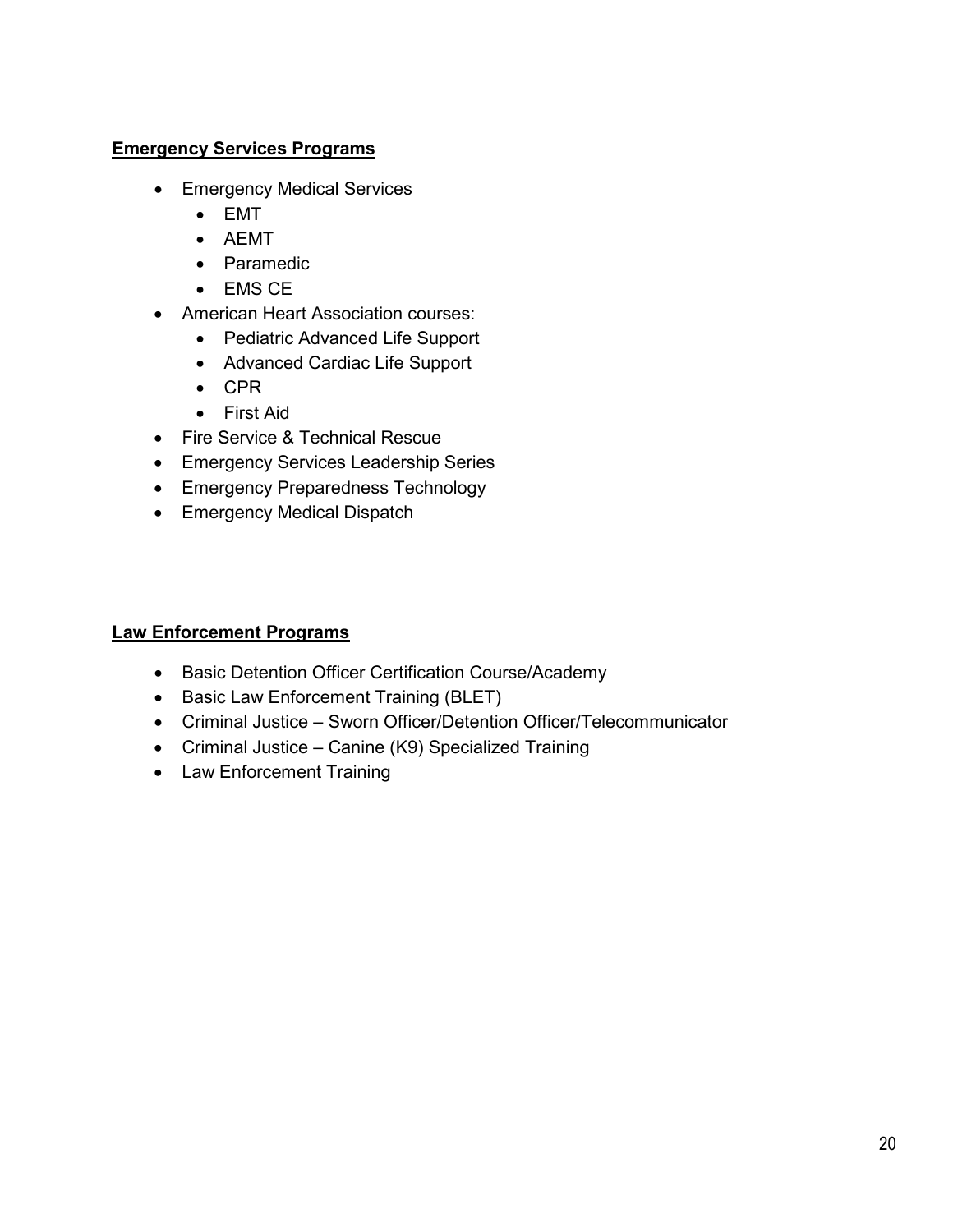# V. **Business & Industry Services**

Business and Industry Services provides training to meet the specific needs of industry in Edgecombe County and the surrounding area. A combination of state-funded projects or courses, courses tailored to specific business needs, and open enrollment courses that support industry needs are offered.

# **Customized Training Program**

- The purpose of the Customized Training Program is to provide customized training assistance in support of full-time production and direct customer service positions created in the State of North Carolina, thereby enhancing the growth potential of companies located in the state while simultaneously preparing North Carolina's workforce with the skills essential to successful employment in emerging industries.
- Eligible businesses include: Manufacturing, Technology Intensive (i.e., Information Technology, Life Sciences), Regional or National Warehousing and Distribution Centers, Customer Support Centers, Air Courier Services, National Headquarters with operations outside North Carolina, and Civil Service employees providing technical support to US Military Installations located in North Carolina.
- To receive assistance, eligible businesses and industries must demonstrate two or more of the following criteria:
	- ‐ The business is making an appreciable capital investment;
	- ‐ The business is deploying new technology;
	- ‐ The business is creating jobs, expanding an existing workforce, or enhancing the productivity and profitability of the operations within the State; and,
	- The skills of the workers will be enhanced by the assistance.
- Resources may support: training assessment, instructional design, instructional costs, and training delivery for personnel involved in the direct production of goods and services. Production and technology support positions are also eligible for training support.
- Full-time probationary employees of qualified Customized Training companies are eligible for training delivered by the community college.
- The use of Customized Training funds requires that trainees are paid by the company for all time during training hours.
- For more information go to: *[www.nccommunitycolleges.edu/Business\\_and\\_Industry/CustomizedTraining.htm](http://www.nccommunitycolleges.edu/Business_and_Industry/CustomizedTraining.htm)*

# **Customized Courses for Individual Businesses**

Courses provided at times and locations that meet individual business needs. Examples include:

- **Apprenticeship Programs** approved by the Department of Labor: e.g. electrical, welding, mobile cranes, etc.
- **Kepner-Tregoe:** Analytic Trouble Shooting, Problem Solving & Decision Making; Project Management;

Soft Skills: Leadership, supervision, teamwork, conflict management and other topics.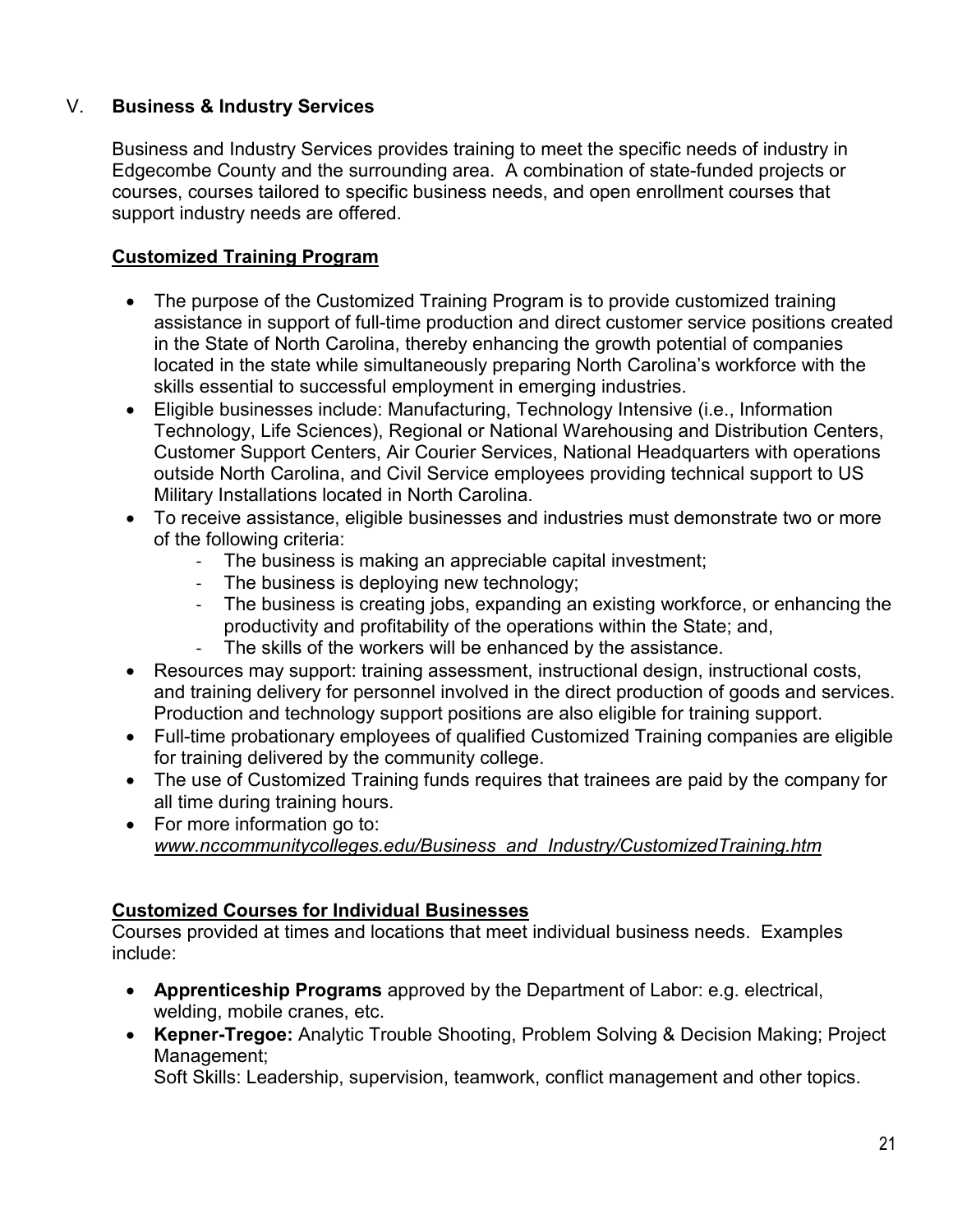# • **Quality Improvement & Quality Management Skills**

- ‐ ISO 9001 auditing and implementation courses
- ‐ Statistical Process Control, Value Stream Mapping, Mistake-Proofing, etc.
- ‐ Learn Six Sigma Yellowbelt, Greenbelt, & Blackbelt (Greenbelt & Blackbelt courses lead to certification from NC State University)

# • **Train the Trainer**

- **WorkKeys** Job profiles, skill assessments, gap training, and Career Readiness **Certification**
- **Energy Efficiency**  Building Operator Certification
- **Safety & Environment**
	- ‐ HazCom, HazWoper 24, 40, refresher
	- ‐ Confined space
	- ‐ Lockout/Tagout
	- ‐ OSHA 10 hour
	- ‐ Arc Flash
	- ‐ Forklift training
	- ‐ Lead Renovation, Repair & Paint (RRP)
	- **Specific Technical Skills**
		- ‐ AutoCAD
		- ‐ Computer applications: Microsoft Word, Excel, PowerPoint, Access; Introduction to Computers, Internet Basic, and more
		- ‐ Hydraulics & Pneumatics
		- ‐ Machining
		- ‐ Manufacturing Automation & Integration
		- ‐ PLCs programmable logic controllers
		- ‐ Refrigeration, HVAC

 For more information on Customized Training, Programs or other Business & Industry Services at ECC contact:

> Dennis Hackett, Director of Customized Training Edgecombe Community College Center for Innovation, Office 129 2009 W. Wilson Street Tarboro, NC 27886 [hackettd@edgecombe.edu](mailto:hackettd@edgecombe.edu) (252) 618-6609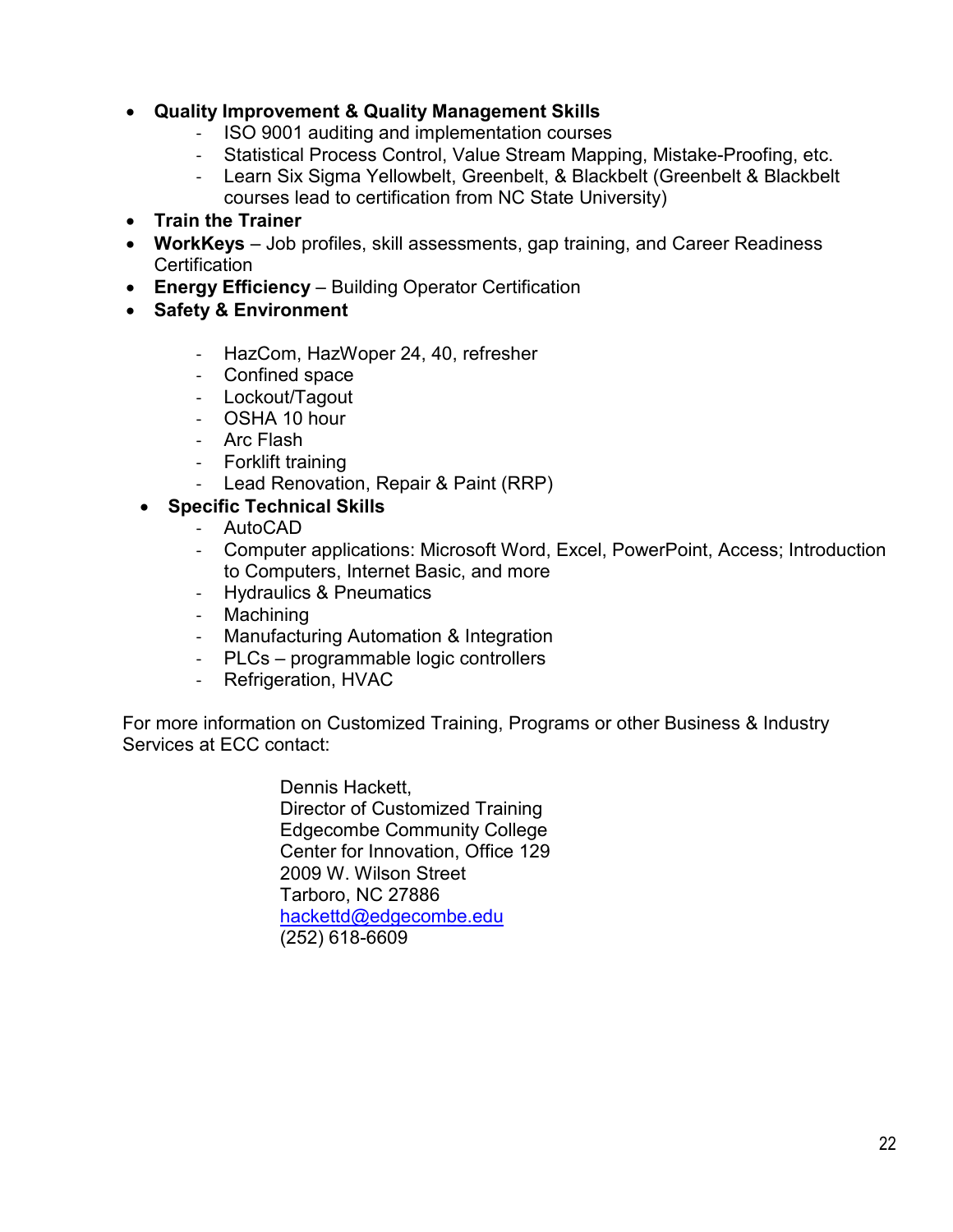# **SMALL BUSINESS CENTER**

#### **What is the Small Business Center (SBC)**

Edgecombe Community College's Small Business Center was established in 1986. The Small Business Center is part of a statewide network designed to create new jobs through the development of new businesses and the growth of existing businesses. The SBC is a community-based provider of training, counseling, and resource information for small business owners.

#### **Confidential Counseling (Free)**

The Small Business Center provides free, confidential counseling services for new and existing businesses. Available on an as-needed basis, our counselors serve as sounding boards for ideas and concerns you may have about your business. The professional staff will help you find solutions to your challenging business questions. The center also has contact with vital local business and community leaders and other member agencies across the state that will help with your business venture.

#### **What is the Cost of the SBC Services?**

Confidential counseling services and access to resource libraries are free of charge. Some seminars and workshops require a minimal registration fee, however most are free.

#### **Business Seminars and Workshops**

The Small Business Center offers a wide variety of seminars, webinars, and workshops to help small businesses be successful. A minimal registration fee may be required for some courses, however most are free. Some of the topics include:

- How to Start a Business
- How to Write a Business Plan
- Financing a Business
- Marketing for Success
- Licenses, Recordkeeping and Taxes
- Introduction to Non-Profits and Grant Writing
- How to Improve Your Credit Score

#### **SBC Resource Center**

Located on both the Tarboro and Rocky Mount campuses, the Small Business Center has a library of professional resources waiting to be tapped. Printed materials including books, pamphlets, magazines, and trade journals are available for your use. There is also a computer system dedicated to Small Business clients.

#### **A Powerful Business Alliance**

In addition to providing training, counseling, and other resources, the Small Business Center will put you in touch with vital local business and community leaders.

For more information, contact the: Small Business Center The Center for Innovation, Room 125 2009 West Wilson Street Tarboro, North Carolina 27886 (252) 618-6655

Visit our website at:<https://www.edgecombe.edu/resources/small-business-center/> for seminar offerings and additional information.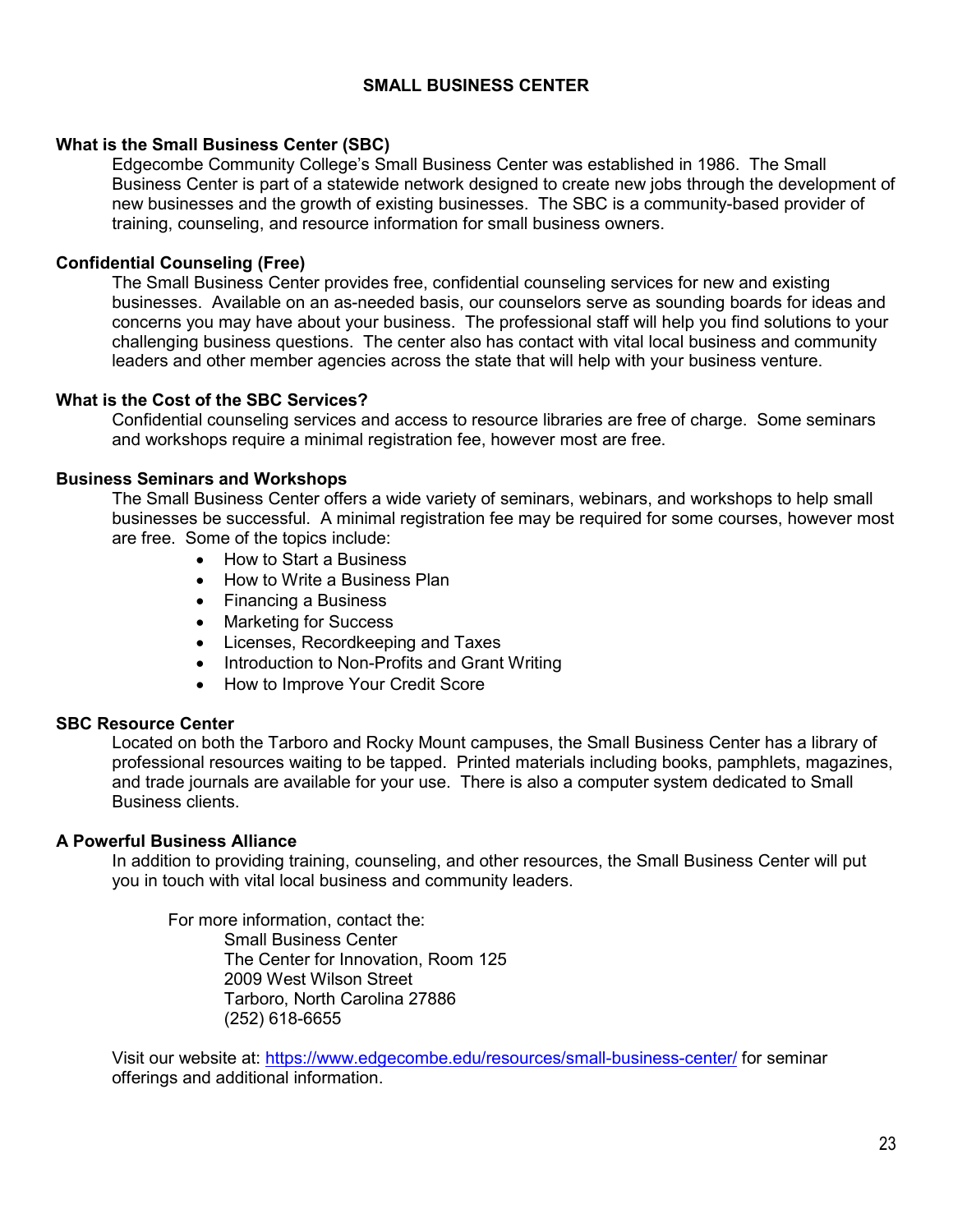# **LIBRARY ACTIVITY**

# 2020-2021

| <b>Circulation</b>            |                |
|-------------------------------|----------------|
| Books & AV                    | 2,823          |
| <b>Reserves</b>               | $\overline{2}$ |
| Total                         | 2,825          |
| <b>Technical Services</b>     |                |
| <b>Materials Added</b>        |                |
| <b>Books</b>                  | 1,536          |
| AVs                           | 5              |
| Total                         | 1,541          |
| <b>Interlibrary Loan</b>      |                |
| <b>Borrowed</b>               |                |
| <b>Books</b>                  | 22             |
| <b>Articles</b>               | $\overline{0}$ |
| Loaned                        |                |
| <b>Books</b>                  | 81             |
| <b>Articles</b>               | $\overline{0}$ |
| <b>Library Utilization</b>    |                |
| <b>Orientations</b>           | 12             |
| <b>Online Orientations</b>    | 992            |
| <b>Orientation Headcounts</b> | 184            |
| <b>Reference Questions</b>    | 3,985          |
| <b>NC Live Searches</b>       | 49,692         |

**Data Source: ECC Librarian**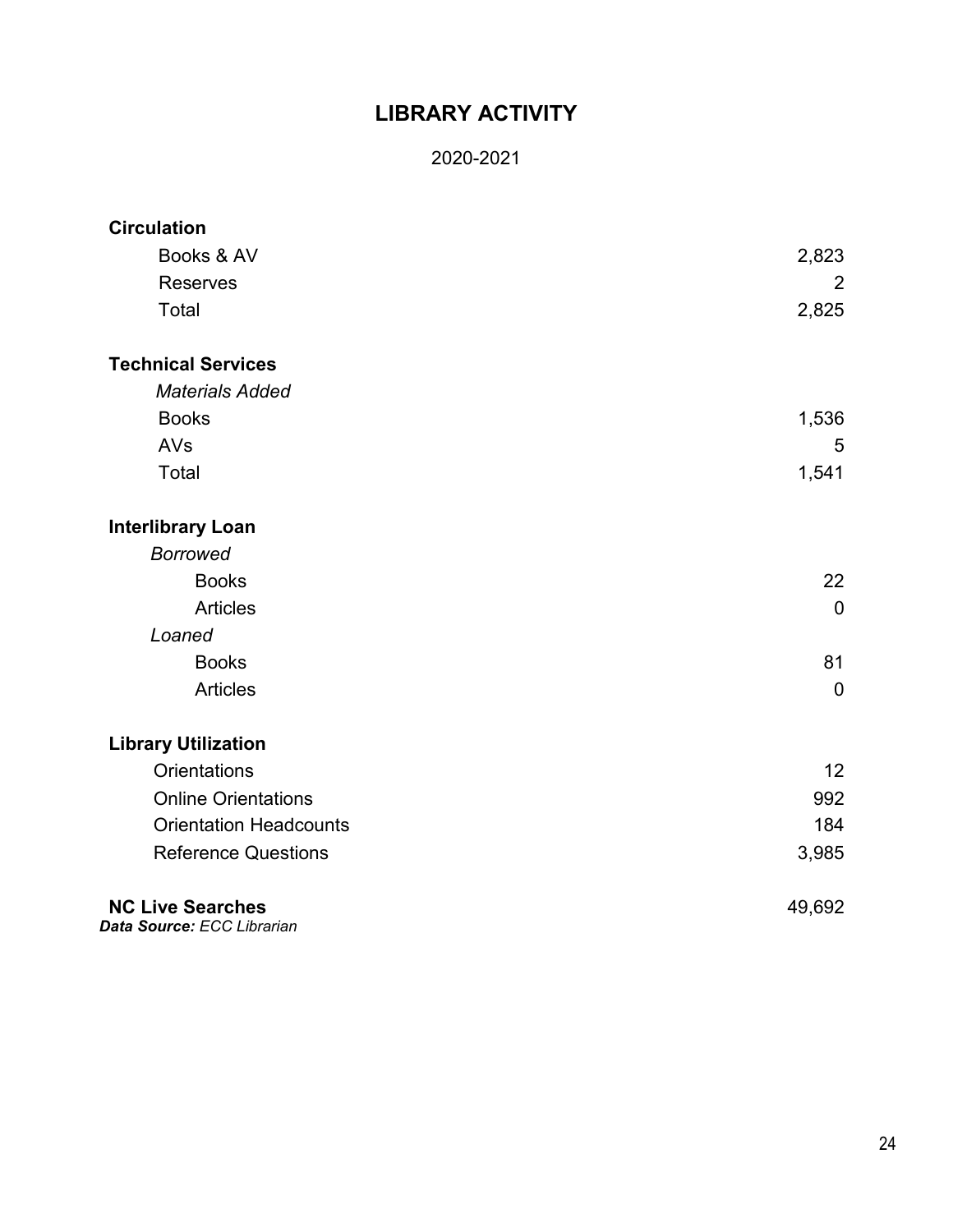# **FULL-TIME EMPLOYEE DEMOGRAPHICS**

# **2020-2021**

| <b>Position</b>             | White          |                | <b>Black</b>   |                | <b>Other Minority</b><br><b>Number</b><br>Percent |       | <b>Total</b>   |                |
|-----------------------------|----------------|----------------|----------------|----------------|---------------------------------------------------|-------|----------------|----------------|
| <b>Classification</b>       | <b>Number</b>  | <b>Percent</b> | <b>Number</b>  | <b>Percent</b> |                                                   |       | <b>Number</b>  | <b>Percent</b> |
|                             |                |                |                |                |                                                   |       |                |                |
| <b>Exec/Management</b>      |                |                |                |                |                                                   |       |                |                |
| Men                         | 5              | 23%            | $\overline{7}$ | 32%            | $\mathbf 0$                                       | 0%    | 12             | 55%            |
| Women                       | $\overline{7}$ | 32%            | 3              | 14%            | $\mathbf 0$                                       | 0%    | 10             | 45%            |
| Total                       | 12             | 55%            | 10             | 45%            | $\pmb{0}$                                         | $0\%$ | 22             | 100%           |
|                             |                |                |                |                |                                                   |       |                |                |
| <b>Faculty</b>              |                |                |                |                |                                                   |       |                |                |
| Men                         | 15             | 22%            | 3              | 4%             | $\pmb{0}$                                         | 0%    | 18             | 27%            |
| Women                       | 38             | 57%            | 9              | 13%            | $\overline{2}$                                    | 3%    | 49             | 73%            |
| Total                       | 53             | 79%            | 12             | 18%            | $\overline{2}$                                    | 3%    | 67             | 100%           |
|                             |                |                |                |                |                                                   |       |                |                |
| <b>Professional</b>         |                |                |                |                |                                                   |       |                |                |
| Men                         | $\overline{2}$ | 12%            | 1              | 6%             | $\mathbf 0$                                       | $0\%$ | 3              | 18%            |
| Women                       | $\overline{7}$ | 41%            | $\overline{7}$ | 41%            | $\mathbf 0$                                       | 0%    | 14             | 82%            |
| Total                       | 9              | 53%            | 8              | 47%            | $\mathbf 0$                                       | $0\%$ | 17             | 100%           |
|                             |                |                |                |                |                                                   |       |                |                |
| <b>Clerical/Secretarial</b> |                |                |                |                |                                                   |       |                |                |
| Men                         | $\overline{2}$ | 9%             | 1              | 5%             | $\mathbf 0$                                       | 0%    | $\mathfrak{S}$ | 14%            |
| Women                       | 10             | 45%            | 9              | 41%            | $\mathbf 0$                                       | 0%    | 19             | 86%            |
| Total                       | 12             | 55%            | 10             | 45%            | $\mathbf 0$                                       | 0%    | 22             | 100%           |
|                             |                |                |                |                |                                                   |       |                |                |
| <b>Technical</b>            |                |                |                |                |                                                   |       |                |                |
| Men                         | $\overline{2}$ | 67%            | 0              | 0%             | $\mathbf 0$                                       | $0\%$ | $\overline{2}$ | 67%            |
| Women                       | $\overline{1}$ | 33%            | $\pmb{0}$      | 0%             | $\pmb{0}$                                         | 0%    | 1              | 33%            |
| Total                       | 3              | 100%           | $\pmb{0}$      | 0%             | $\mathbf 0$                                       | $0\%$ | 3              | 100%           |
|                             |                |                |                |                |                                                   |       |                |                |
| Service/Maint.              |                |                |                |                |                                                   |       |                |                |
| Men                         | 3              | 38%            | $\overline{2}$ | 25%            | $\pmb{0}$                                         | 0%    | $\overline{5}$ | 63%            |
| Women                       |                | 0%             | 3              | 38%            | $\pmb{0}$                                         | 0%    | 3              | 38%            |
| Total                       | $\mathfrak{S}$ | 38%            | 5              | 63%            | $\pmb{0}$                                         | $0\%$ | $\bf 8$        | 100%           |
|                             |                |                |                |                |                                                   |       |                |                |
| <b>Totals</b>               |                |                |                |                |                                                   |       |                |                |
| Men                         | 29             | 21%            | 14             | 10%            | $\mathbf 0$                                       | 0%    | 43             | 31%            |
| Women                       | 63             | 45%            | 31             | 22%            | $\overline{2}$                                    | $1\%$ | 96             | 69%            |
| Total                       | 92             | 66%            | 45             | 32%            | $\overline{2}$                                    | $1\%$ | 139            | 100%           |

*Data Source: Office of College Director of Human Resources*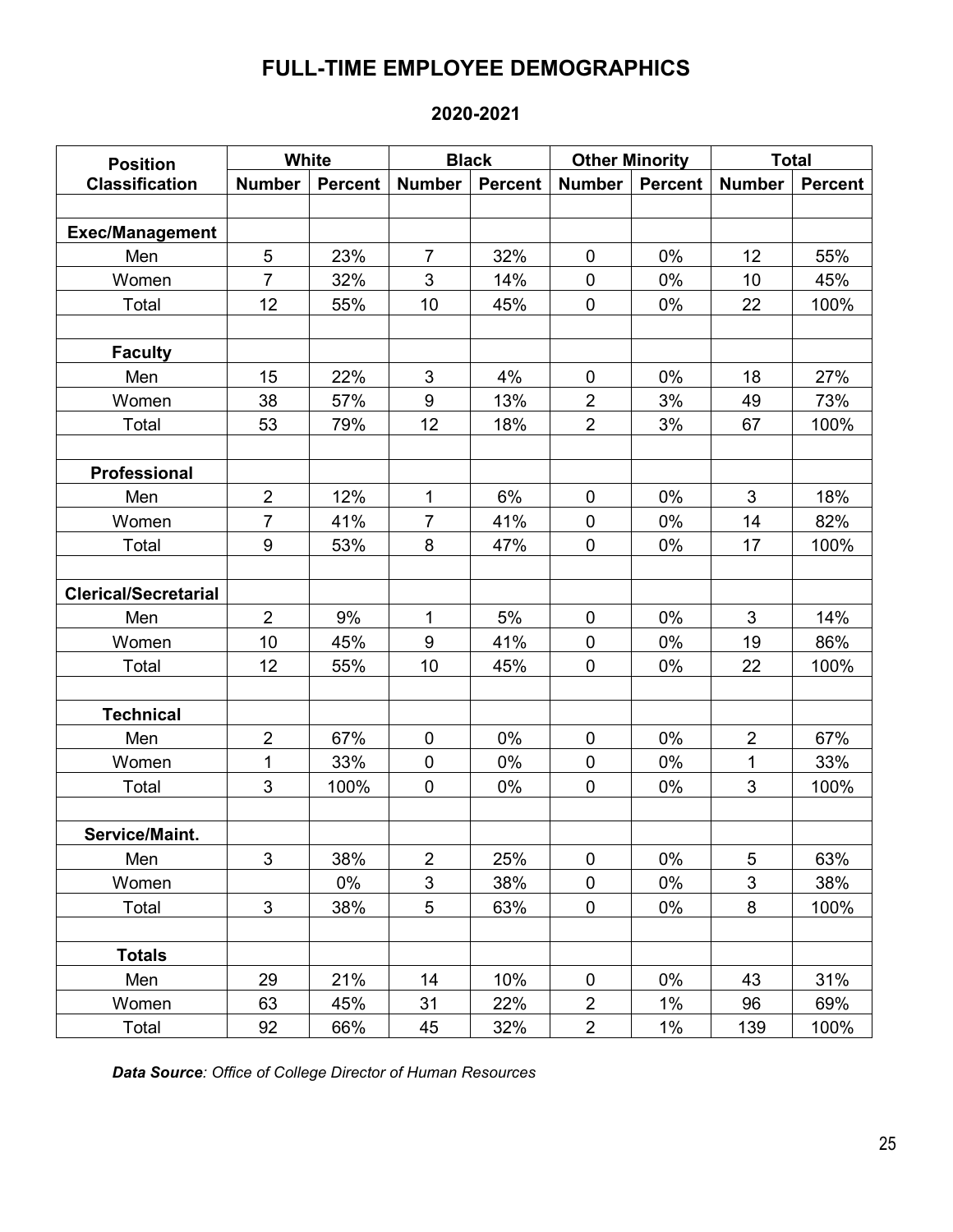# **FALL SEMESTER CURRICULUM FTE & ENROLLMENT**

|                                           | 2017            |                 | 2018            |                           |                  | 2019                      | 2020             |                  |
|-------------------------------------------|-----------------|-----------------|-----------------|---------------------------|------------------|---------------------------|------------------|------------------|
| <b>Curriculum</b>                         | <b>Enroll</b>   | <b>FTE</b>      | <b>Enroll</b>   | <b>FTE</b>                | <b>Enroll</b>    | <b>FTE</b>                | Enroll           | <b>FTE</b>       |
| Accounting                                | 40              | 15              | 33              | 9                         | 30               | $\overline{12}$           | 22               | 9                |
| Associate in Arts                         | 213             | 65              | 176             | 61                        | 153              | 64                        | 68               | 26               |
| Associate in Gen Edu                      | 496             | 168             | 463             | 158                       | 437              | 152                       | $\overline{343}$ | 117              |
| Associate in Science                      | 104             | 44.             | 133             | 41                        | 153              | 40                        | 188              | 59               |
| <b>Automotive Systems</b>                 | 14              | 6               | 10              | $\overline{\mathbf{4}}$   | 13               | $\,6\,$                   | 8                | $\overline{c}$   |
| Barbering                                 | $\overline{15}$ | $\overline{13}$ | $\overline{11}$ | 10                        | 19               | $\overline{17}$           | $\overline{11}$  | $\overline{7}$   |
| Biotechnology                             |                 |                 |                 |                           | $\mathbf{1}$     | $\mathbf 0$               |                  |                  |
| <b>Business Administration</b>            | 153             | 53              | 145             | 48                        | 145              | 48                        | 105              | 36               |
| Career & College Promise                  | 65              | 15              | 65              | 15                        | 142              | 27                        | 140              | 31               |
| College & Career Readiness                | 6               | 3               |                 |                           |                  |                           |                  |                  |
| <b>Collision Repair &amp; Refinishing</b> | $\overline{26}$ | $\overline{11}$ | 20              | 8                         | 18               | 5                         | 13               | 3                |
| <b>Computer Tech Integration</b>          | $\overline{23}$ | $\overline{8}$  | $\overline{2}$  | $\overline{0}$            | 1                | $\overline{0}$            |                  |                  |
| Cosmetology                               | $\overline{54}$ | $\overline{35}$ | $\overline{48}$ | $\overline{36}$           | 44               | 33                        | 35               | 21               |
| Cosmetology Instructor                    | 1               | $\mathbf{1}$    | 1               | $\mathbf{1}$              |                  |                           |                  |                  |
| <b>Criminal Justice</b>                   | 108             | 33              | 112             | 33                        | 77               | 24                        | 61               | 20               |
| CT & MRI Technology                       |                 |                 | 1               | $\pmb{0}$                 |                  |                           |                  |                  |
| Dental Hygiene                            | 1               | 0               |                 |                           |                  |                           |                  |                  |
| Early Childhood - School Age              | $\overline{22}$ | $\overline{8}$  | 14              | $\overline{5}$            | 11               | 3                         | $\overline{7}$   | $\overline{2}$   |
| Early Childhood                           | 131             | $\overline{52}$ | 107             | 40                        | 75               | 28                        | 67               | 24               |
| <b>Electrical Systems</b>                 | 17              | 7               | 17              | 6                         | $\overline{17}$  | 7                         | $\overline{2}$   | $\mathbf 1$      |
| Technology                                |                 |                 |                 |                           |                  |                           |                  |                  |
| Engineering - Pre-major                   | 1               | $\pmb{0}$       |                 |                           |                  |                           |                  |                  |
| Entrepreneurship                          | 1               | $\Omega$        | 5               | $\overline{2}$            | 9                | 3                         | $\mathbf{1}$     | 0                |
| <b>Esthetics Instructor</b>               |                 |                 |                 |                           | 1                | 0                         |                  |                  |
| <b>Esthetics Technology</b>               | 10              | 6               | 13              | 8                         | 37               | 23                        | 21               | 13               |
| <b>Facilities Maintenance</b>             | $\overline{12}$ | $\overline{4}$  | $\overline{17}$ | $\overline{6}$            | $\overline{21}$  | $\overline{6}$            | 3                | 1                |
| <b>General Occupational</b>               | $\mathbf{1}$    | $\mathbf 0$     |                 |                           | $\mathbf{1}$     | $\overline{0}$            |                  |                  |
| <b>Geospatial Technology</b>              | $\overline{5}$  | $\overline{2}$  | 9               | 3                         | $\overline{8}$   | $\overline{2}$            | $\overline{2}$   | $\mathbf 1$      |
| <b>Health Information</b>                 | 80              | 36              | 69              | $\overline{32}$           | $\overline{57}$  | 26                        | 45               | 23               |
| Technology                                |                 |                 |                 |                           |                  |                           |                  |                  |
| <b>Historic Preservation</b>              | 8               | 5               | $\mathbf 5$     | $\ensuremath{\mathsf{3}}$ | $\overline{7}$   | $\ensuremath{\mathsf{3}}$ | $\overline{7}$   | $\boldsymbol{2}$ |
| Human Services Technology                 | $\overline{92}$ | 30              | 70              | 24                        | 77               | $\overline{26}$           | 55               | 20               |
| <b>Industrial Maintenance</b>             |                 |                 | $\mathbf{1}$    | $\mathbf 0$               |                  |                           |                  |                  |
| <b>Information Technology</b>             | 19              | $\overline{7}$  | $\overline{45}$ | $\overline{18}$           | 40               | 14                        | $\overline{32}$  | 11               |
| <b>Lateral Entry</b>                      |                 |                 | 3               | 0                         |                  |                           |                  |                  |
| Magnetic Resonance Image                  | 11              | 3               | $\overline{9}$  | $\overline{2}$            | 12               | $\overline{4}$            | 10               | 8                |
| <b>MRI</b>                                |                 |                 |                 |                           |                  |                           |                  |                  |
| Manufacturing Technology                  | 16              | 6               | $\overline{7}$  | $\mathsf 3$               | $\boldsymbol{9}$ | 3                         | 10               | $\overline{4}$   |
| <b>Mechanical Drafting</b>                | 1               | 0               |                 |                           |                  |                           |                  |                  |
| Medical Assisting                         | 17              | 9               | 18              | 10                        | 14               | 8                         | 11               | 6                |
| Medical Office Administration             | 121             | $\overline{42}$ | 146             | 41                        | 118              | $\overline{37}$           | 53               | 17               |
| Nurse Aide                                | 10              | 4               | 6               | $\overline{2}$            |                  |                           |                  |                  |
| Nursing - Associate                       | 87              | 46              | 76              | 39                        | 70               | 36                        | 44               | 23               |
| Nursing - Practical                       | 17              | $10\,$          | 18              | $10$                      | 23               | 14                        | 16               | 9                |
| Office Administration                     | 19              | 7               | 16              | 6                         | 18               | 6                         | 7                | 3                |
| Technology                                |                 |                 |                 |                           |                  |                           |                  |                  |
| Ophthalmic Medical Assistant              |                 |                 | 8               | $\overline{2}$            | 9                | 4                         |                  |                  |
| Radiography                               | 32              | 25              | 34              | 26                        | 29               | 23                        | 27               | 25               |
| Respiratory Therapy                       | 24              | 16              | 25              | 15                        | 28               | 16                        | 31               | 19               |
| Shooting & Hunting Sports                 | 5               | $\overline{2}$  | 1               | 0                         |                  |                           |                  |                  |
| Mgmt.                                     |                 |                 |                 |                           |                  |                           |                  |                  |
| <b>Special Credit</b>                     | 18              | 6               | 12              | 13                        | 59               | 10                        | 30               | 6                |
| Supply Chain Management                   |                 |                 | $\overline{7}$  | $\overline{2}$            | 6                | $\overline{2}$            | 8                | $\overline{3}$   |
| <b>Surgical Technology</b>                | 12              | 3               | 10              | $\ensuremath{\mathsf{3}}$ | 10               | $\overline{4}$            | 10               | 5                |
| Welding                                   | $\overline{15}$ | $\overline{5}$  | 17              | $\overline{5}$            | 30               | 10                        | 13               | $\overline{4}$   |
| <b>Totals</b>                             | 2,214           | 824             | 2,113           | 756                       | 2,029            | 747                       | 1,515            | 566              |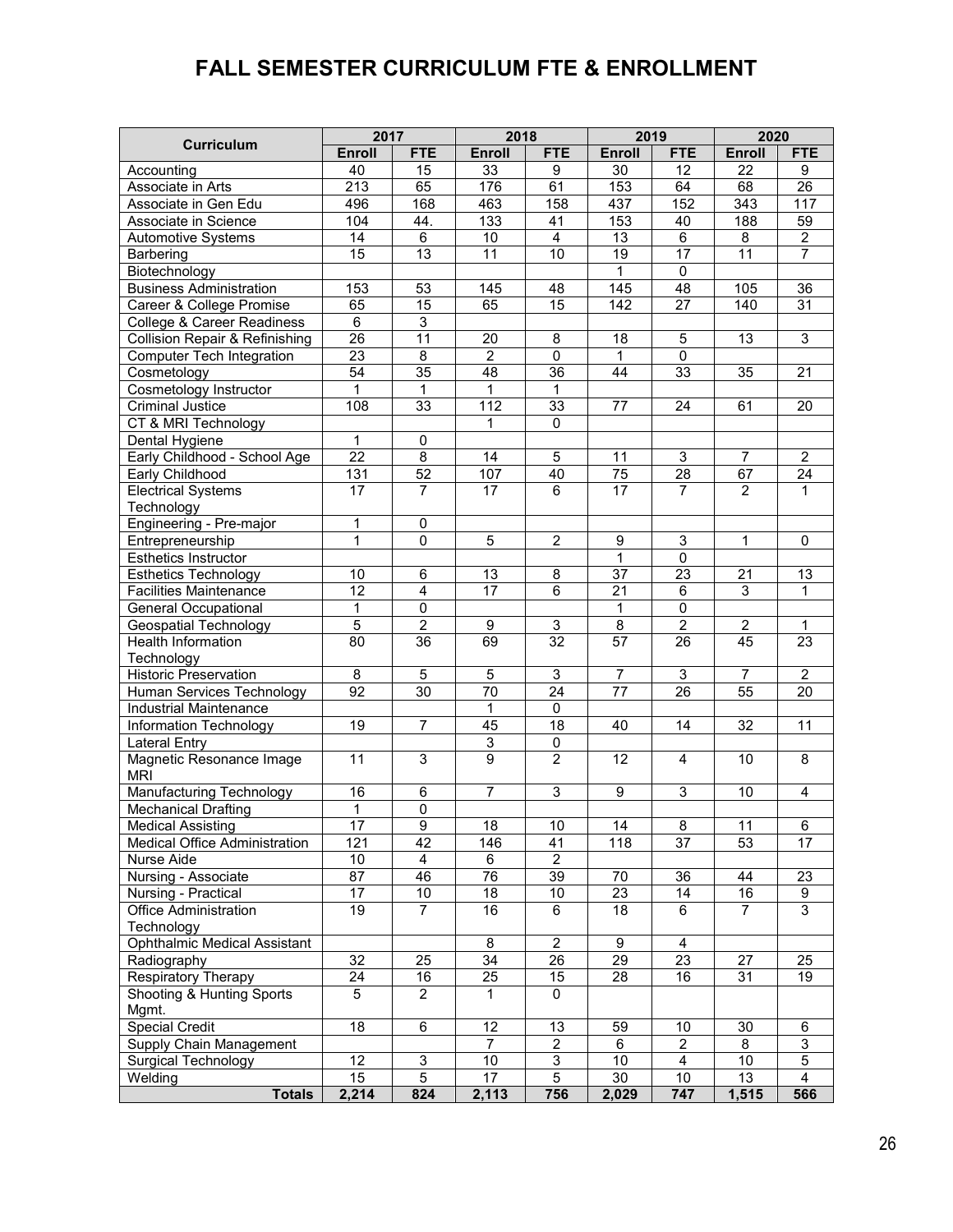# **SPRING SEMESTER CURRICULUM FTE & ENROLLMENT**

|                                      | 2018<br>2019<br>2020 |                 |                  |                         | 2021            |                 |                  |                 |
|--------------------------------------|----------------------|-----------------|------------------|-------------------------|-----------------|-----------------|------------------|-----------------|
| <b>Curriculum</b>                    | <b>Enroll</b>        | <b>FTE</b>      | <b>Enroll</b>    | <b>FTE</b>              | Enroll          | <b>FTE</b>      | Enroll           | <b>FTE</b>      |
| Accounting                           | 38                   | 15              | 36               | 12                      | 27              | 10              | 23               | 9               |
| Associate in Arts                    | 208                  | 68              | 166              | 62                      | 125             | 48              | $\overline{54}$  | $\overline{26}$ |
| Associate in Gen Edu                 | 451                  | 152             | 425              | 141                     | 394             | 135             | $\overline{278}$ | 92              |
| Associate in Science                 | 128                  | 43              | 159              | 46                      | 176             | 48              | 190              | 56              |
| Automotive Systems                   | 15                   | $\overline{8}$  | 11               | $\overline{5}$          | 9               | 4               | 3                | $\overline{2}$  |
| Barbering                            | 13                   | $\overline{10}$ | $\overline{12}$  | 10                      | $\overline{11}$ | $\overline{9}$  | $\overline{11}$  | 10              |
| <b>Business Administration</b>       | 164                  | 53              | $\overline{148}$ | $\overline{44}$         | 135             | $\overline{45}$ | 79               | $\overline{30}$ |
| Career and College Promise           | $\overline{71}$      | 16              | 69               | $\overline{14}$         | 160             | 27              | 107              | $\overline{24}$ |
| College and Career                   |                      |                 |                  |                         |                 |                 |                  |                 |
| Readiness                            |                      |                 | 1                | 1                       |                 |                 |                  |                 |
| Collision Repair and                 |                      |                 |                  |                         |                 |                 |                  |                 |
| Refinishing                          | 29                   | 15              | 24               | 12                      | 32              | 14              | 15               | 6               |
| Cosmetology                          | 49                   | $\overline{35}$ | $\overline{37}$  | $\overline{26}$         | 31              | $\overline{23}$ | $\overline{23}$  | $\overline{19}$ |
| Cosmetology Instructor               | $\mathbf{1}$         | 1               | 1                | 1                       |                 |                 |                  |                 |
| <b>Criminal Justice</b>              | 102                  | $\overline{31}$ | 96               | 30                      | 76              | 25              | 49               | 16              |
| CT & MRI Technology                  | 4                    | $\overline{2}$  | $\overline{6}$   | $\overline{2}$          | 3               | 1               | $\overline{3}$   | $\overline{4}$  |
| Early Childhood - School Age         | 19                   | 8               | 13               | $\overline{5}$          | 11              | $\overline{4}$  | $\overline{4}$   | $\overline{2}$  |
| Early Childhood                      | 128                  | 46              | 90               | $\overline{35}$         | 78              | 31              | 48               | $\overline{23}$ |
| <b>Electrical Systems Tech</b>       | 15                   | 5               | 20               | 8                       | 16              | 9               | 6                | 3               |
| Engineering - Pre-major              | $\mathbf{1}$         | $\overline{0}$  |                  |                         |                 |                 |                  |                 |
| <b>Esthetics Technology</b>          | $\overline{10}$      | $\overline{6}$  | $\overline{13}$  | 8                       | 34              | $\overline{21}$ | 17               | 18              |
| <b>Esthetics Instructor</b>          |                      |                 |                  |                         | 1               | 1               |                  |                 |
| <b>Facilities Maintenance</b>        | $\overline{22}$      | 6               | $\overline{27}$  | 9                       | $\overline{21}$ | $\overline{6}$  | $\overline{2}$   | 1               |
| <b>General Occupational</b>          | 1                    | 0               |                  |                         |                 |                 |                  |                 |
| Geospatial Technology                | $\overline{4}$       | $\overline{1}$  | $\overline{8}$   | 3                       | $\overline{7}$  | $\overline{2}$  | 6                | $\overline{2}$  |
| <b>Health Information</b>            |                      |                 |                  |                         |                 |                 |                  |                 |
| Technology                           | 69                   | 26              | 53               | 23                      | 54              | 24              | 39               | 16              |
| <b>Historic Preservation</b>         | $\overline{7}$       | 3               | 5                | $\mathbf{1}$            | $\overline{7}$  | $\overline{4}$  | $\overline{7}$   | 3               |
| Human Services Technology            | 91                   | 29              | 67               | 22                      | 54              | 18              | 46               | 21              |
| Industrial Maintenance               | $\overline{2}$       | $\pmb{0}$       |                  |                         |                 |                 |                  |                 |
| <b>Information Systems</b>           | 34                   | 6               | 46               | 20                      | 43              | 17              | 29               | 13              |
| <b>Lateral Entry</b>                 | $\mathbf{1}$         | $\overline{0}$  | $\overline{3}$   | $\Omega$                |                 |                 |                  |                 |
| Magnetic Resonance Image             |                      |                 |                  |                         |                 |                 |                  |                 |
| <b>MRI</b>                           | 11                   | 4               | 9                | 3                       | 11              | 4               | 1                | 10              |
| Manufacturing Technology             | $\overline{12}$      | $\overline{4}$  | 7                | $\overline{4}$          | 4               | 1               | $\overline{2}$   | 1               |
| <b>Medical Assisting</b>             | 15                   | 10              | $\overline{14}$  | $\overline{8}$          | 14              | $\overline{7}$  | 11               | $\overline{5}$  |
| <b>Medical Office Administration</b> | 131                  | 44              | 144              | 41                      | 104             | 34              | 52               | 20              |
| Nurse Aide                           | 8                    | 3               | 6                | $\overline{2}$          |                 |                 |                  |                 |
| Nursing - Associate                  | 81                   | $\overline{44}$ | 63               | $\overline{37}$         | 56              | 31              | 54               | 25              |
| Nursing - Practical                  | $\overline{14}$      | ſ               | $\overline{18}$  | $\overline{9}$          | 14              | 7               | <u>21</u>        | ୪               |
| <b>Office Administration</b>         | 20                   | 7               | 18               | $\overline{5}$          | 11              | $\overline{3}$  | $\overline{9}$   | $\overline{3}$  |
| <b>Ophthalmic Medical Assistant</b>  |                      |                 | $\overline{8}$   | $\overline{2}$          | 4               | 1               | $\mathbf{1}$     | 0               |
| Radiography                          | 33                   | 26              | $\overline{32}$  | $\overline{28}$         | 29              | 24              | 18               | 20              |
| <b>Respiratory Therapy</b>           | 23                   | 19              | 21               | 18                      | 28              | 23              | 19               | 10              |
| Shooting & Hunting Sports            |                      |                 |                  |                         |                 |                 |                  |                 |
| Mgmt.                                | 5                    | $\overline{2}$  | 1                | $\pmb{0}$               |                 |                 |                  |                 |
| <b>Special Credit</b>                | 46                   | 7               | 38               | $\overline{8}$          | 40              | $\overline{7}$  | 20               | $\mathfrak{S}$  |
| Supply Chain Management              | 3                    | 1               | 6                | $\overline{2}$          | $\overline{3}$  | $\mathbf{1}$    | 8                | 4               |
| Surgical Technology                  | 19                   | 11              | $\overline{4}$   | $\overline{\mathbf{4}}$ | 8               | $\sqrt{5}$      | 10               | 8               |
| Welding                              | 14                   | 7               | 19               | 9                       | 28              | 11              | 17               | 6               |
| <b>Totals</b>                        | 2,117                | 784             | 1,946            | 720                     | 1,862           | 686             | 1,291            | 523             |

 *Data Source: Office of Institutional Effectiveness*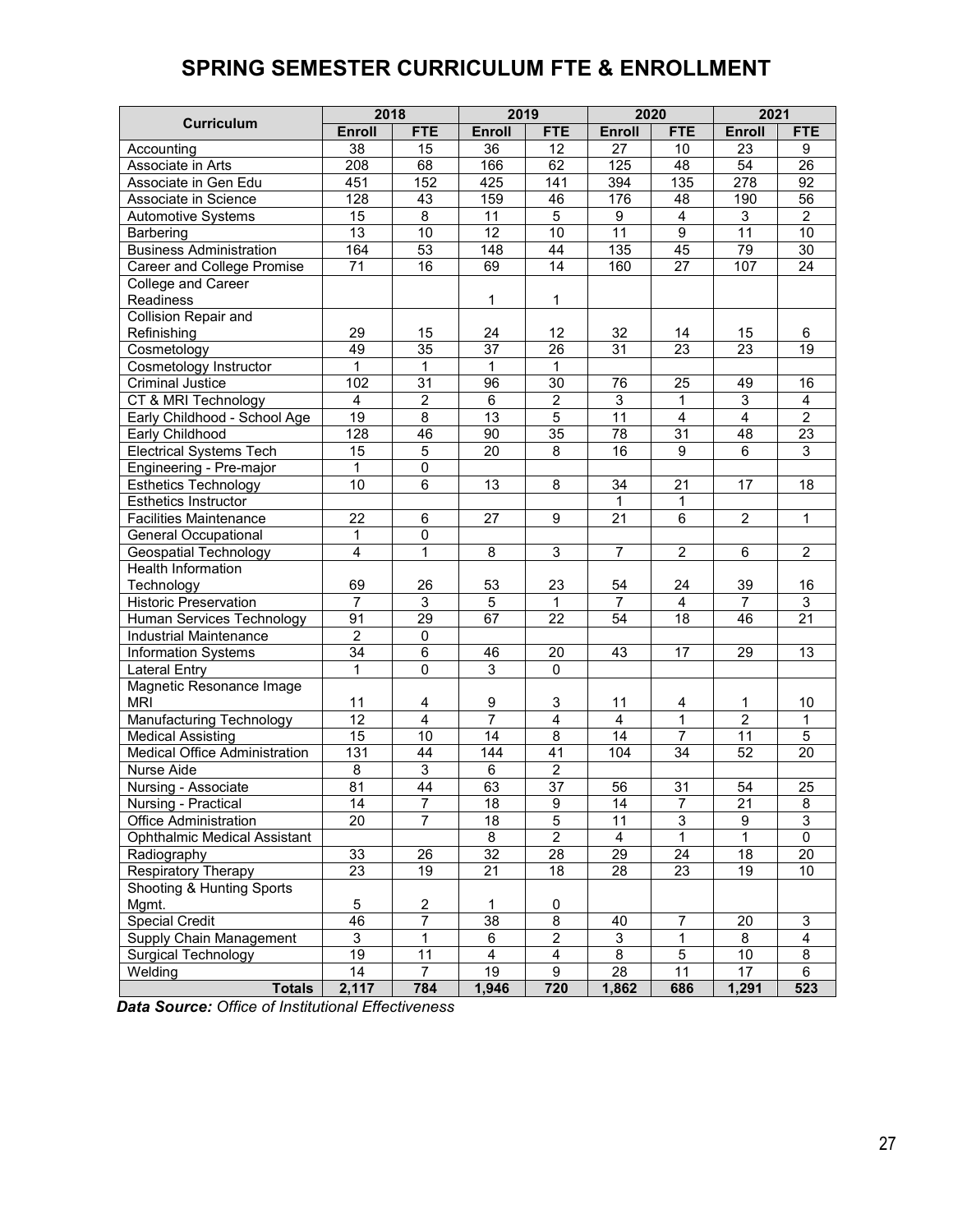# **GRADUATES**

|           | <b>Associate</b> |                 |                    |              |
|-----------|------------------|-----------------|--------------------|--------------|
| Year      | <b>Degree</b>    | <b>Diploma</b>  | <b>Certificate</b> | <b>Total</b> |
| 1970-1971 | 5                | 42              |                    | 47           |
| 1971-1972 | 13               | 34              | $\overline{2}$     | 49           |
| 1972-1973 | 25               | 48              | 13                 | 86           |
| 1973-1974 | 48               | 75              | 10                 | 133          |
| 1974-1975 | 52               | 56              | 10                 | 118          |
| 1975-1976 | 91               | 43              | 22                 | 156          |
| 1976-1977 | 91               | 64              | 83                 | 238          |
| 1977-1978 | 102              | 91              | 56                 | 249          |
| 1978-1979 | 91               | 76              | 48                 | 215          |
| 1979-1980 | 84               | 59              | 45                 | 188          |
| 1980-1981 | 81               | 61              | 56                 | 198          |
| 1981-1982 | 86               | 53              | 42                 | 181          |
| 1982-1983 | 95               | 64              | 38                 | 197          |
| 1983-1984 | 95               | 47              | 36                 | 178          |
| 1984-1985 | 107              | 45              | 34                 | 186          |
| 1985-1986 | 91               | 48              | 44                 | 183          |
| 1986-1987 | 72               | 24              | 58                 | 154          |
| 1987-1988 | 74               | 30              | 66                 | 170          |
| 1988-1989 | 68               | 44              | 82                 | 194          |
| 1989-1990 | 90               | 48              | 114                | 252          |
| 1990-1991 | 104              | 68              | 35                 | 207          |
| 1991-1992 | 95               | 88              | $\overline{2}$     | 185          |
| 1992-1993 | 132              | 76              | 66                 | 274          |
| 1993-1994 | 156              | 90              | 80                 | 326          |
| 1994-1995 | 143              | 88              | 145                | 376          |
| 1995-1996 | 165              | 70              | 128                | 363          |
| 1996-1997 | 192              | 60              | 74                 | 326          |
| 1997-1998 | 202              | 55              | 63                 | 320          |
| 1998-1999 | 121              | 40              | $\mathbf{1}$       | 162          |
| 1999-2000 | 100              | 42              | 0                  | 142          |
| 2000-2001 | 103              | 40              | $\overline{3}$     | 146          |
| 2001-2002 | 115              | 41              | 28                 | 184          |
| 2002-2003 | 148              | 66              | 53                 | 267          |
| 2003-2004 | 162              | 70              | 44                 | 276          |
| 2004-2005 | 174              | 55              | 28                 | 257          |
| 2005-2006 | $\overline{173}$ | $\overline{58}$ | 21                 | 252          |
| 2006-2007 | 203              | 56              | 26                 | 285          |
| 2007-2008 | 188              | 31              | 28                 | 247          |
| 2008-2009 | 186              | 75              | 52                 | 313          |
| 2009-2010 | 211              | 78              | 8                  | 297          |
| 2010-2011 | 266              | 75              | 66                 | 407          |
| 2011-2012 | 312              | 127             | 69                 | 508          |
| 2012-2013 | 295              | 84              | 55                 | 434          |
| 2013-2014 | 257              | 116             | 64                 | 437          |
| 2014-2015 | 302              | 101             | 172                | 575          |
| 2015-2016 | 364              | 109             | 157                | 630          |
| 2016-2017 | 333              | 87              | 126                | 546          |
| 2017-2018 | 286              | 80              | 166                | 532          |
| 2018-2019 | 288              | 72              | 218                | 578          |
| 2019-2020 | 266              | 90              | 221                | 477          |
| 2020-2021 | 192              | 43              | 122                | 357          |

*Data Source***:** *ECC Student Services*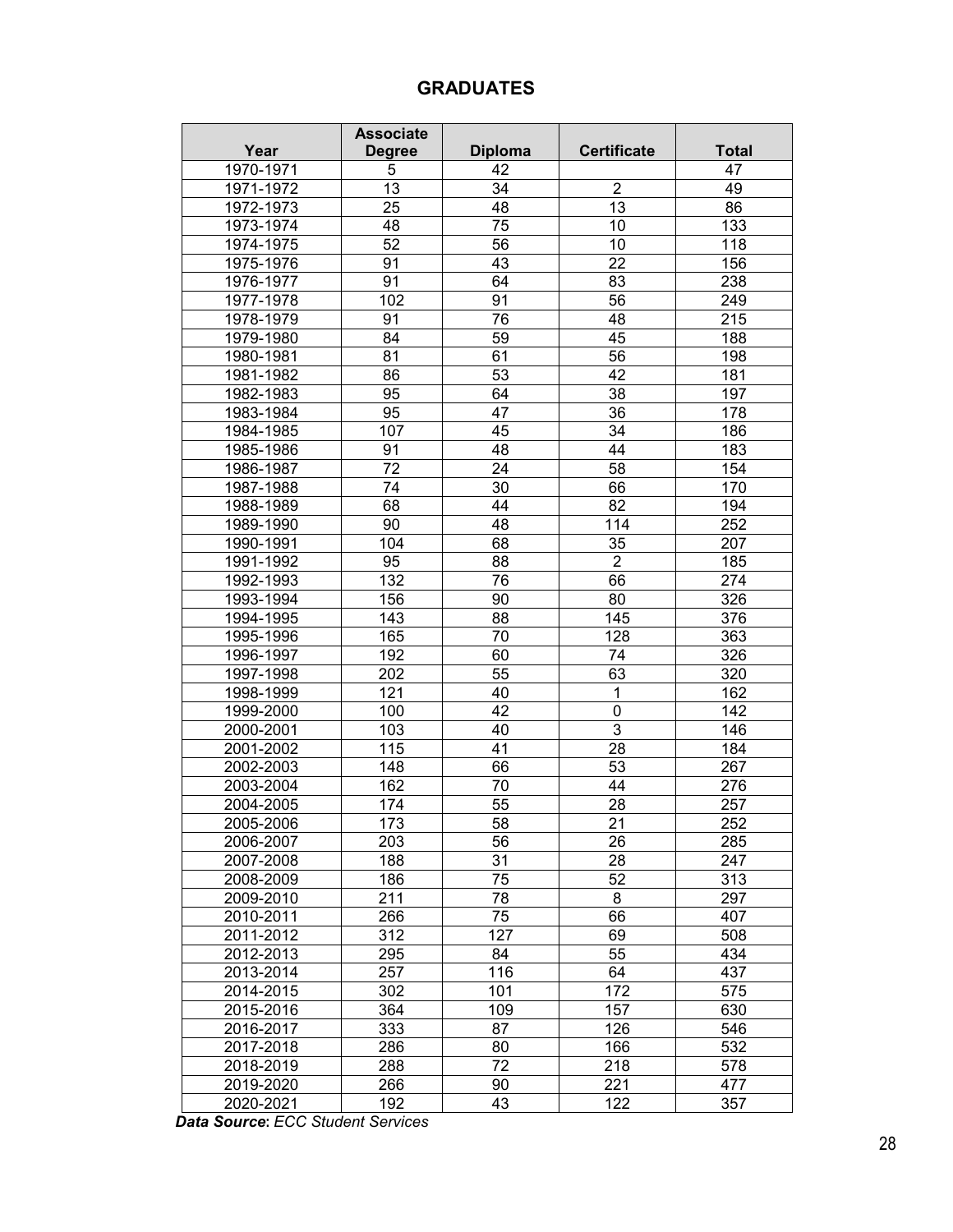# **CURRICULUM AND CONTINUING EDUCATION TOTAL ENROLLMENT**

|           | <b>Annual</b>                           |                    |
|-----------|-----------------------------------------|--------------------|
| Year      | <b>Unduplicated</b><br><b>Headcount</b> | <b>Annual FTE</b>  |
| 1973-1974 | 4,154                                   | 938                |
| 1974-1975 | 5,742                                   | 965                |
| 1975-1976 | 6,347                                   | 1,145              |
| 1976-1977 | 4,973                                   | 1,191              |
| 1977-1978 | 4,488                                   | 1,426              |
| 1978-1979 | 7,115                                   | 1,542              |
| 1979-1980 | 6,070                                   | 1,671              |
| 1980-1981 |                                         | 1,662              |
| 1981-1982 | 6,990                                   | 1,666              |
| 1982-1983 | 6,206<br>7,384                          | 1,740              |
| 1983-1984 | 5,811                                   |                    |
| 1984-1985 | 6,094                                   | 1,612<br>1,546     |
| 1985-1986 |                                         |                    |
|           | 7,427                                   | 1,735              |
| 1986-1987 | 6,388                                   | 1,653              |
| 1987-1988 | 6,917                                   | 1,410              |
| 1988-1989 | 7,765                                   | 1,565              |
| 1989-1990 | 8,893                                   | 1,764              |
| 1990-1991 | 9,405                                   | 1,858              |
| 1991-1992 | 7,563                                   | 1,950              |
| 1992-1993 | 8,551                                   | 1,870              |
| 1993-1994 | 7,841                                   | 1,647              |
| 1994-1995 | 8,327                                   | 1,561              |
| 1995-1996 | 8,674                                   | 1,617              |
| 1996-1997 | 8,286                                   | 1,813              |
| 1997-1998 | 7,329                                   | 1,848              |
| 1998-1999 | 7,874                                   | 1,878              |
| 1999-2000 | 7,771                                   | 1,800              |
| 2000-2001 | 9,001                                   | 1,893              |
| 2001-2002 | 12,610                                  | 2,205              |
| 2002-2003 | 10,902                                  | 2,331              |
| 2003-2004 | 10,895                                  | 2,458              |
| 2004-2005 | 9,138                                   | 2,453              |
| 2005-2006 | 9,648                                   | 2,401              |
| 2006-2007 | 9,206                                   | 2,305              |
| 2007-2008 | 9,263                                   | 2,142              |
| 2008-2009 | 10,095                                  | 2,195              |
| 2009-2010 | 10,066                                  | 2,606              |
| 2010-2011 | 10,168                                  | 2,773              |
| 2011-2012 | 9,904                                   | 3,119              |
| 2012-2013 | 9,199                                   | 2,884              |
| 2013-2014 | 8,489                                   | $2,7\overline{11}$ |
| 2014-2015 | 7,748                                   | 2,480              |
| 2015-2016 | 6,778                                   | 2,130              |
| 2016-2017 | 6,541                                   | 2,254              |
| 2017-2018 | 6,114                                   | 2,185              |
| 2018-2019 | 6,301                                   | 1,748              |
| 2019-2020 | 5,685                                   | 1,681              |
| 2020-2021 | 4,390                                   | 1,340              |

*Data Source: The Annual Statistical Report of the NC Community College System*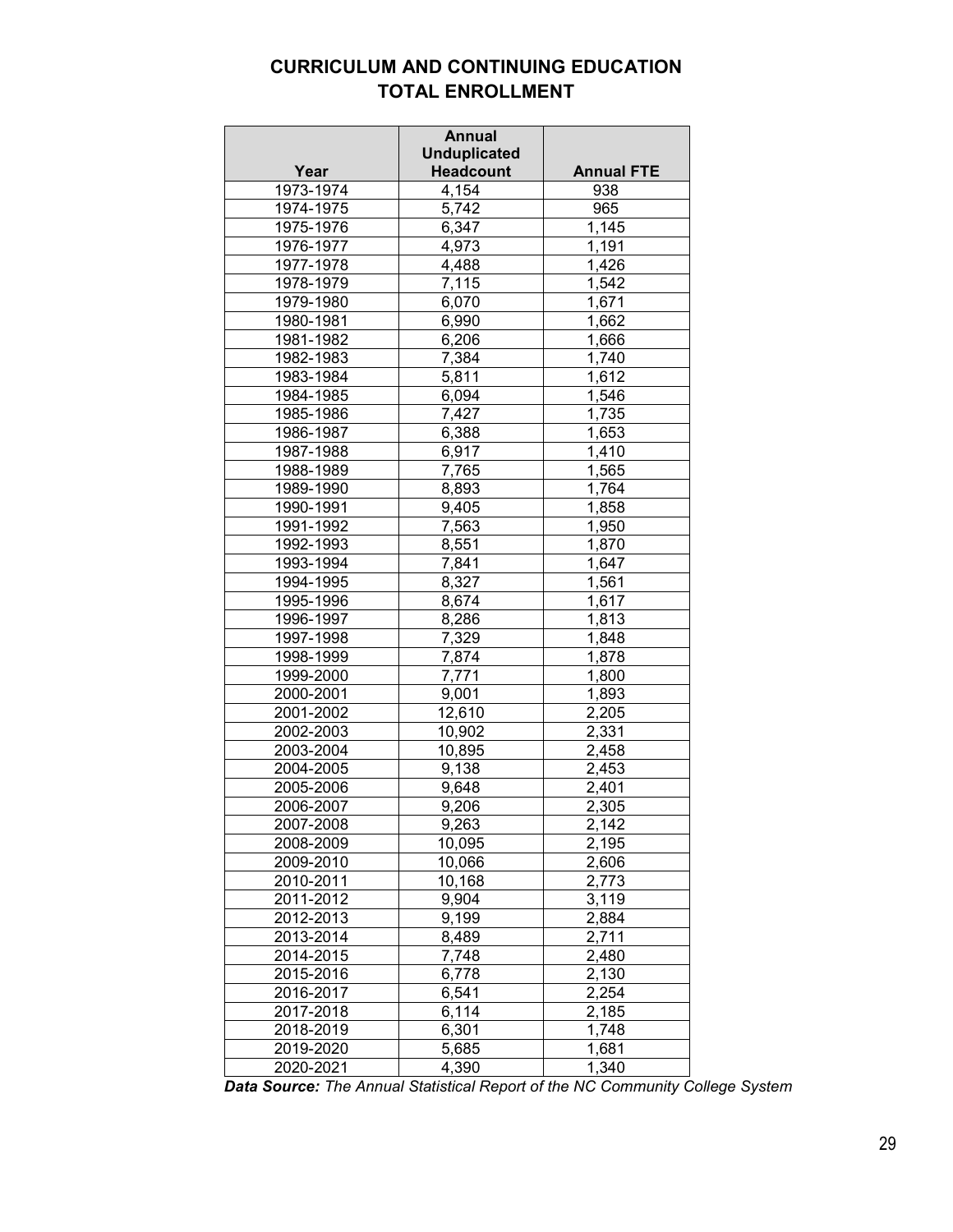# **CONTINUING EDUCATION Headcount by Year**

| Program                                  | 2015-16 | 2016-17 | 2017-18 | 2018-19 | 2019-20 | 2020-21 |
|------------------------------------------|---------|---------|---------|---------|---------|---------|
| <b>Basic Skills</b>                      | 951     | 1,662   | 1,249   | 1,029   | 668     | 248     |
| Occupational<br>Extension                | 2,545   | 3,274   | 3,650   | 3,459   | 3,380   | 2,795   |
| Occupational<br>Extension (Non-FTE)      | 299     | 25      | 51      |         |         |         |
| New & Expanding<br>Industry              |         |         | 33      | 93      | 42      | 21      |
| <b>Community Service</b><br>Self-Support | 639     | 76      | 84      | 93      | 83      | 42      |
| <b>Small Business</b>                    | 129     |         |         |         |         |         |
| <b>HRD</b>                               | 337     |         |         |         |         |         |
| <b>TOTAL</b>                             | 4,900   | 5,037   | 5,067   | 4,674   | 4,173   | 3,106   |
|                                          |         |         |         |         |         |         |
| <b>Program</b>                           | 2009-10 | 2010-11 | 2011-12 | 2012-13 | 2013-14 | 2014-15 |
| <b>Basic Skills</b>                      | 1,956   | 1,730   | 1,634   | 1,568   | 1,424   | 456     |
| Occupational<br><b>Extension</b>         | 2,324   | 2,439   | 2,830   | 2,848   | 2,442   | 1,056   |
| Occupational<br>Extension (Non-FTE)      | 169     | 382     | 225     | 104     | 143     | 220     |
|                                          |         |         |         |         |         |         |
| New & Expanding<br>Industry              | 42      |         |         |         |         |         |
| <b>Community Service</b>                 | 74      |         |         |         |         | 254     |
| <b>Community Service</b><br>Self-Support | 183     | 191     | 421     | 318     | 515     | 418     |
| <b>Small Business</b>                    | 423     | 214     | 146     | 167     | 240     | 38      |
| <b>HRD</b>                               | 1,270   | 1,164   | 1,051   | 902     | 807     | 2,442   |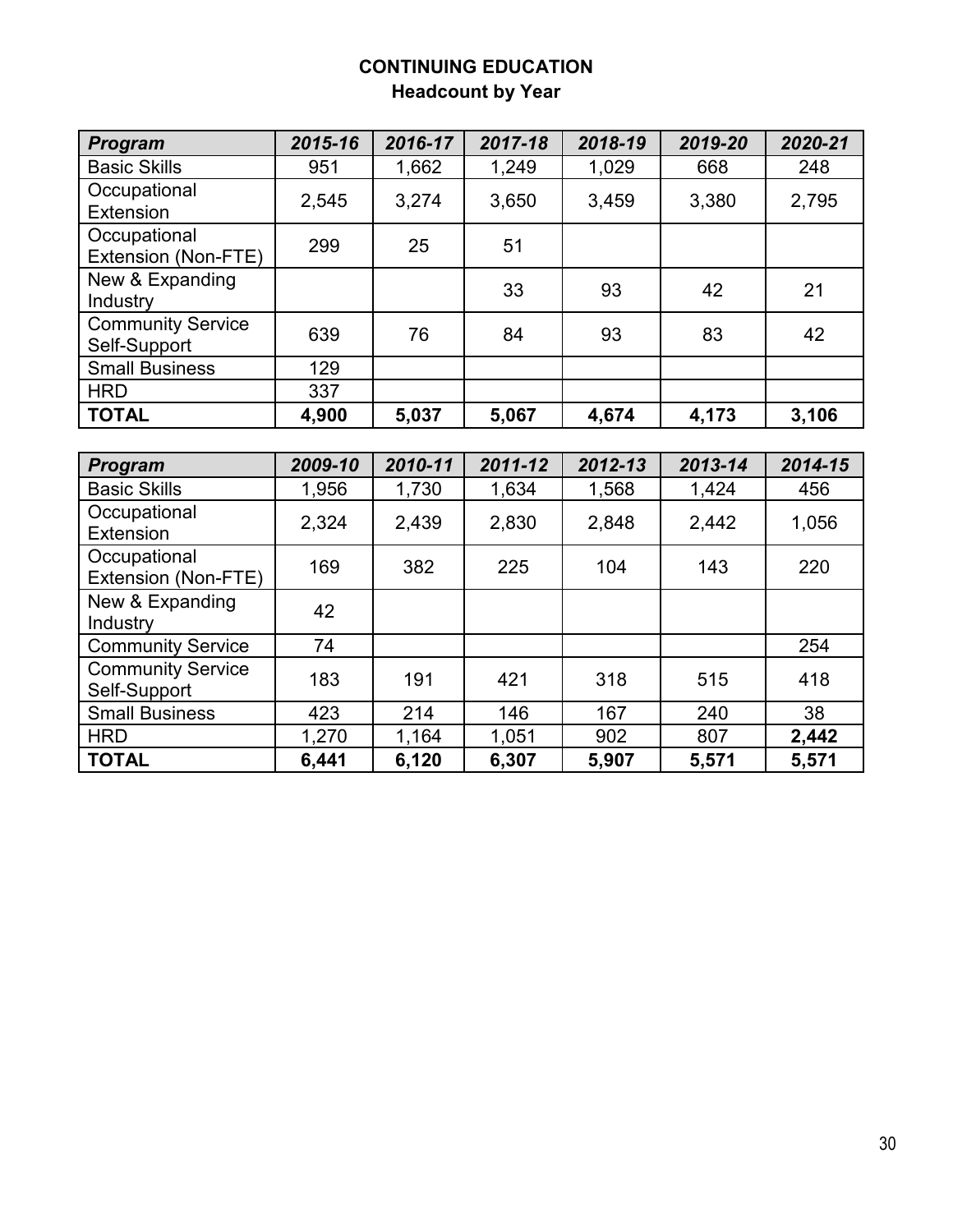# **CONTINUING EDUCATION FTE by Year**

| Program                                  | 2015-16        | 2016-17        | 2017-18        | 2018-19        | 2019-20        | 2020-21        |
|------------------------------------------|----------------|----------------|----------------|----------------|----------------|----------------|
| <b>Basic Skills</b>                      | 121            | 101            | 89             | 93             | 68             | 29             |
| Occupational<br>Extension                | 247            | 200            | 263            | 309            | 351            | 346            |
| Occupational<br>Extension (Non-FTE)      | 12             | 3              | $\overline{4}$ |                |                |                |
| New & Expanding<br>Industry              |                |                | $\overline{2}$ | $\overline{2}$ | 6              | $\overline{2}$ |
| <b>Community Service</b><br>Self-Support | 6              | 5              | 6              | 3              | 10             | $\overline{4}$ |
| <b>Small Business</b>                    |                |                |                |                |                |                |
| <b>HRD</b>                               |                |                |                |                |                |                |
| <b>TOTAL</b>                             | 386            | 309            | 364            | 417            | 435            | 381            |
|                                          |                |                |                |                |                |                |
| Program                                  | 2009-10        | 2010-11        | 2011-12        | 2012-13        | 2013-14        | 2014-15        |
| <b>Basic Skills</b>                      | 271            | 281            | 254            | 203            | 191            | 185            |
|                                          |                |                |                |                |                |                |
| Occupational<br>Extension                | 275            | 258            | 275            | 292            | 292            | 297            |
| Occupational<br>Extension (Non-FTE)      |                |                |                | 3              | 32             | 3              |
| New & Expanding<br>Industry              | 8              | 9              | 8              | 13             | 10             | $\overline{7}$ |
| <b>Community Service</b>                 | 8              |                |                |                |                |                |
| <b>Community Service</b><br>Self-Support | $\overline{2}$ | 6              | 6              |                |                | 3              |
| <b>Small Business</b>                    | 6              | $\overline{2}$ | $\overline{2}$ | $\overline{2}$ | $\overline{2}$ |                |
| <b>HRD</b>                               |                |                |                |                |                | 495            |

 *Data Source: Office of Continuing Education Registrar*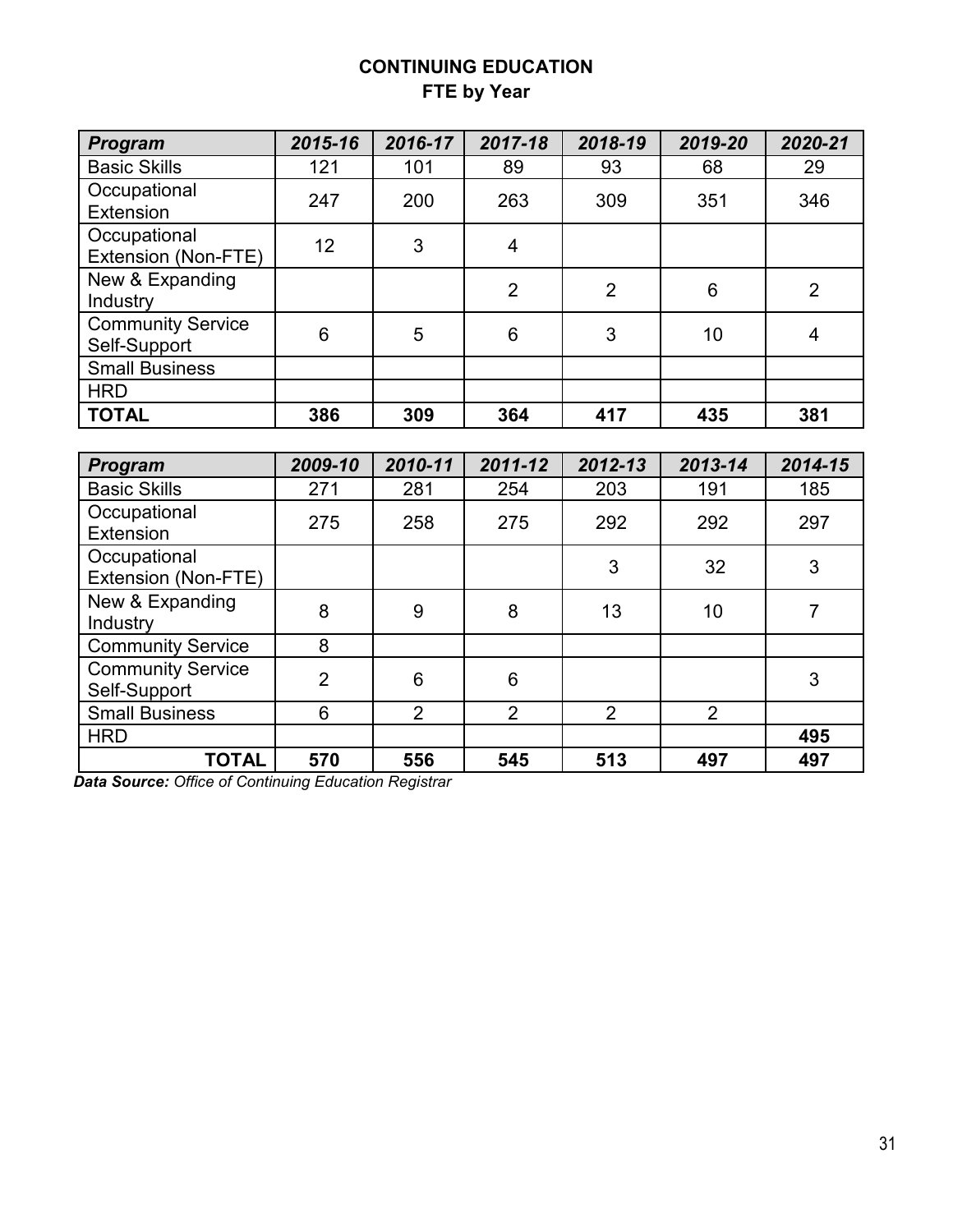# **CURRENT OPERATING BUDGET**

| <b>Source</b>                | 2015-2016    | 2016-2017    | 2017-2018    | 2018-2019     | 2019-2020    | 2020-2021    |
|------------------------------|--------------|--------------|--------------|---------------|--------------|--------------|
| Academic Support             | 1,861,750    | 2,468,000    | 2,236,072    | 1,909,300     | 1,966,965    | 1,942,784    |
| Instruction                  | 10,271,874   | 9,318,198    | 8,856,441    | 9,118,851     | 8,268,314    | 8,740,943    |
| <b>Auxiliary Enterprises</b> | 2,220,000    | 2,200,000    | 2,218,000    | 1,600,000     | 1,420,000    | 1,142,245    |
| <b>Student Services</b>      | 1,246,697    | 1,263,710    | 1,282,595    | 1,790,599     | 1,736,086    | 1,519,731    |
| <b>Plant Operations</b>      | 1,454,200    | 1,482,300    | 1,457,300    | 1,347,105     | 1,662,527    | 1,558,617    |
| Gen Institutional Support    | 3,208,087    | 3,287,697    | 3,561,578    | 4,104,945     | 3,739,799    | 3,712,705    |
| <b>Financial Aid</b>         | 14,863,158   | 14,123,000   | 14,054,000   | 11,075,000    | 9,834,565    | 8,085,545    |
| Capital Outlay               | 818,813      | 772,564      | 588,130      | 737,086       | 556,296      | 656,640      |
| Total                        | \$35,944,579 | \$34,915,469 | \$34,254,116 | \$ 31,682,886 | \$29,184,552 | \$27,359,210 |

# **Expenditures from all Sources**

# **CURRENT OPERATING BUDGET**

| <b>Source</b> | 2015-2016    | 2016-2017    | 2017-2018    | 2018-2019    | 2019-2020  | 2020-2021  |
|---------------|--------------|--------------|--------------|--------------|------------|------------|
|               |              |              |              |              |            |            |
| <b>State</b>  | 16,715,421   | 16,186,469   | 15,701,116   | 15,844,021   | 15,072,833 | 14,829,711 |
|               |              |              |              |              |            |            |
| County        | .625,000     | 1,681,000    | 1,656,000    | 1,656,000    | 1,871,304  | 1,899,796  |
|               |              |              |              |              |            |            |
| Institutional | 2,741,000    | 2,941,000    | 16,897,000   | 14, 182, 865 | 12,495,167 | 10,895,954 |
|               |              |              |              |              |            |            |
| Total         | \$21,081,421 | \$20,808,469 | \$34,254,116 | \$31,682,886 | 29,439,304 | 27,625,461 |

*Data Source: ECC President's Report*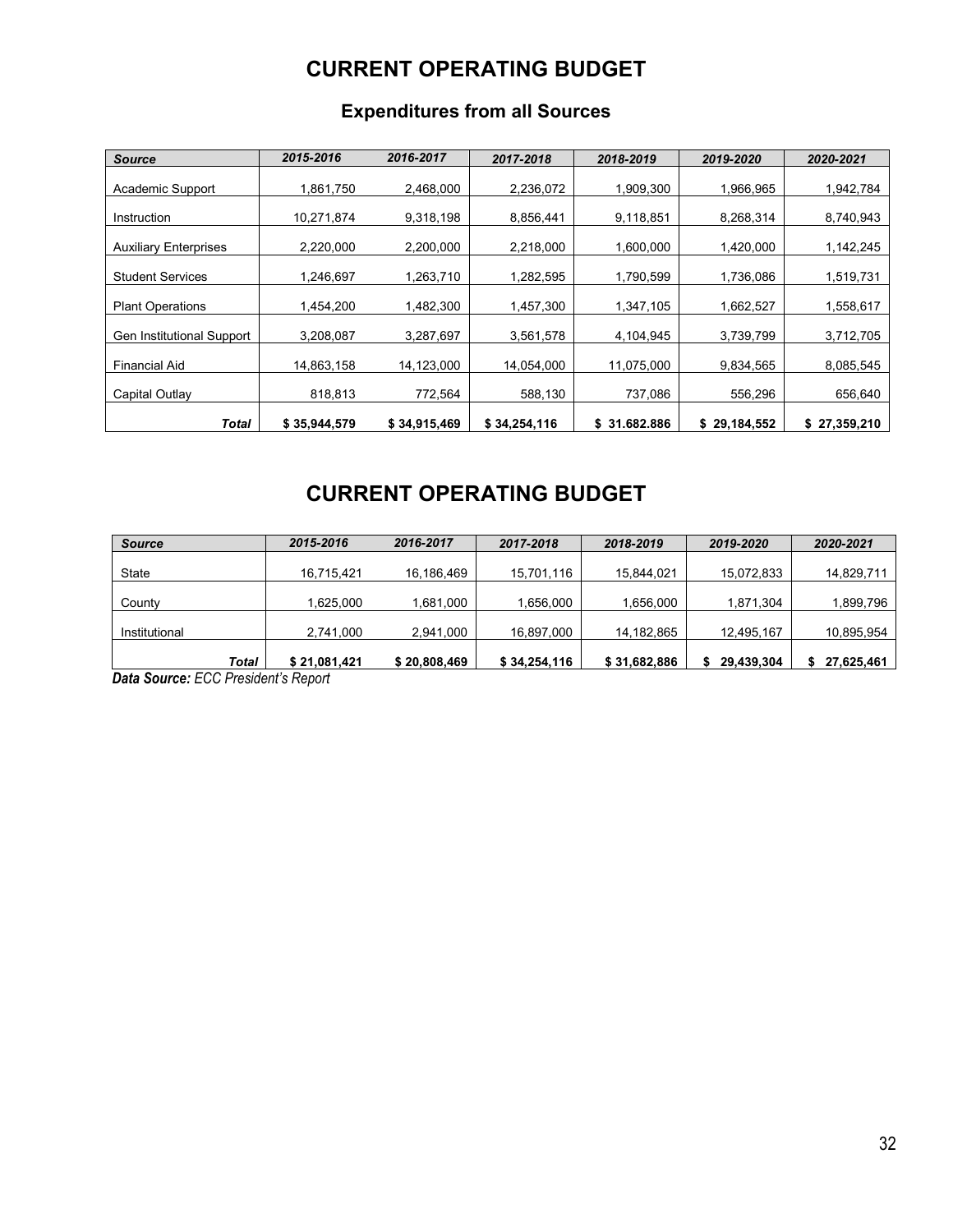# **LAND AND BUILDINGS**

# **Land**

Edgecombe Community College began on its present site approximately 2.5 miles south of Tarboro on the Pinetops Road. The site was formerly a county prison unit and there were approximately 82 acres in the total land area.

In 1985 the College traded four acres for 28 acres in an area the College needed to expand its campus. The College now has 104 acres on the Tarboro Campus.

In Rocky Mount, the College has acquired the majority of one block, and a part of another for a total of about five acres.

**Total Land Owned ……………………109 Acres**

# **Buildings**

| TAI DUI U VAIIIDUS               |                    |                 |                    |             |              |  |  |
|----------------------------------|--------------------|-----------------|--------------------|-------------|--------------|--|--|
|                                  | Year               | <b>Building</b> | <b>Replacement</b> | Assignable  | <b>Gross</b> |  |  |
| <b>Name</b>                      | <b>Constructed</b> | Cost            | <b>Value</b>       | <b>Area</b> | <b>Area</b>  |  |  |
| McIntyre Building (A)            | 1977               | 823,700         | 2,042,342          | 16,776      | 24,496       |  |  |
| Fountain Building (B)            | 1924               | 117,000         | 1,561,224          | 10,033      | 17,209       |  |  |
| Learning Resource Building (C)   | 1990               | 1,425,000       | 1,881,486          | 14,402      | 20,500       |  |  |
| Havens Building (E)              | 1970               | 383,000         | 2,503,899          | 21,424      | 27,600       |  |  |
| Auto Body / Welding (D) (G)      | 1978               | 136,000         | 315,736            | 5,938       | 6,250        |  |  |
| Maintenance (F)                  | 1993               | 75,000          | 94,513             | 6,752       | 7,200        |  |  |
| <b>Building Trades</b>           | 1995               | 3,500           | 12,950             | 616         | 616          |  |  |
| Fleming Building (H)             | 2004               | 11,165,359      | 11,165,359         | 43,194      | 70,065       |  |  |
| Cosmetology Building (I)         | 2008               | 1,246,021       | 1,291,112          | 7,250       | 8,085        |  |  |
| Auto Body Building - Collision & | 2014               | 1,050,000       | 1,050,000          | 6,200       | 7,000        |  |  |
| Repair (J)                       |                    |                 |                    |             |              |  |  |
| Norfleet House (K)               | 1820               | 125,000         | 200,000            | 1,425       | 1,500        |  |  |
| Center for Innovation (L)        | 2019               | 6,100,000       | 6,100,000          | 20,000      | 23,919       |  |  |
| <b>TOTALS</b>                    |                    | \$22,649,580    | \$28,218,621       | 147,810     | 214,440      |  |  |

# **Tarboro Campus**

# **Rocky Mount Campus**

|                                     | Year               | <b>Building</b> | Replacement  | Assignable  | <b>Gross</b> |
|-------------------------------------|--------------------|-----------------|--------------|-------------|--------------|
| <b>Name</b>                         | <b>Constructed</b> | Cost            | Value        | <b>Area</b> | <b>Area</b>  |
| Classroom Building                  | 1987               | 3,715,000       | 4,987,948    | 36,636      | 57,506       |
| Cosmetology Building                | 1971               | 90,000          | 214,299      | 2,619       | 3,283        |
| Biotech & Medical Simulation Center | 2015               | 11,716,427      | 11,750,000   | 31,500      | 45,000       |
| <b>TOTALS</b>                       |                    | \$15,521,427    | \$16,952,247 | 70,755      | 105,789      |

#### **Both Campuses**

| <b>Name</b>  | <b>Building</b>  | <b>Replacement</b> | <b>Assignable</b> | Gross   |
|--------------|------------------|--------------------|-------------------|---------|
|              | Cost             | Value              | Area              | Area    |
| Grand Totals | ,007<br>\$38,171 | \$45,170,868       | 218,565           | 320,229 |

 *Data Source: Administrative Services*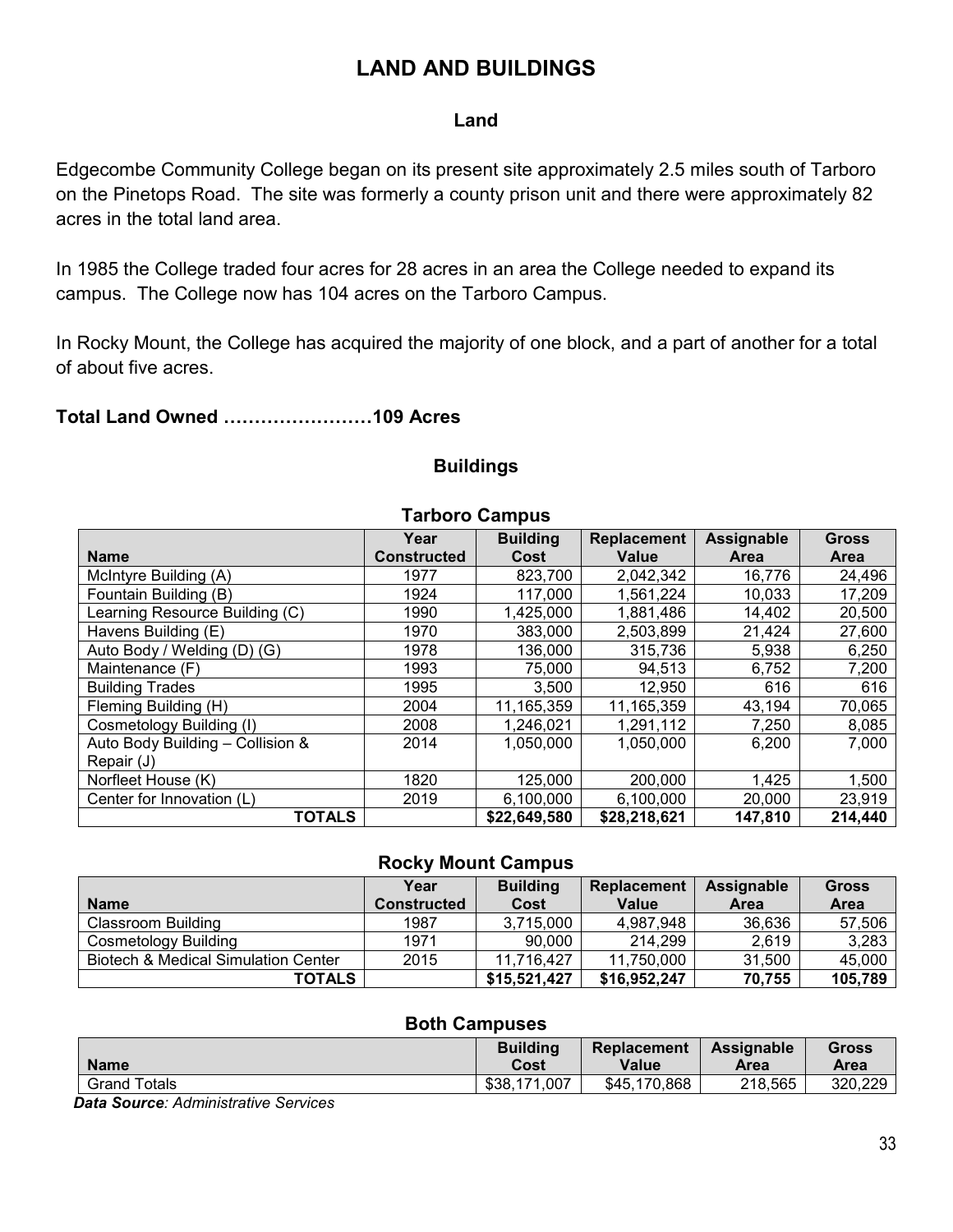# **EDGECOMBE COUNTY INFORMATION**

Edgecombe County was formed in 1741 from Bertie County. Located in the eastern section of the state, it is bounded by Martin, Pitt, Halifax, Nash, and Wilson Counties. It was named for Richard Edgcumbe (1680-1758), afterwards first Baron Edgcumbe, a Member of Parliament, Lord of the Treasury, and holder of other political offices.

| <b>County Seat</b>                         | Tarboro                |
|--------------------------------------------|------------------------|
| Elevation                                  | 54 ft. Above Sea Level |
| Average Annual rainfall                    | 46 inches              |
| <b>Total Area</b>                          | 505 Square Miles       |
| Population                                 | 50,501                 |
| <b>Population Density per Square Mile</b>  | 100                    |
| Percent Population 65 & Older              | 17%                    |
| <b>Percent Minority Population</b>         | 66%                    |
| <b>Hispanic Population</b>                 | 5%                     |
| Median Household Income                    | \$34,612               |
| Percentage of Persons Living in Poverty    | 25%                    |
| <b>Public School Membership</b>            | 5,620                  |
| <b>Public High School Graduation Rate</b>  | 77.3%                  |
| <b>Public High School Dropout Rate</b>     | 3.35%                  |
| <b>Public School Per Pupil Expenditure</b> | \$9,528                |
| <b>Public School Average ACT Score</b>     | 21                     |
| <b>Public School Average SAT Score</b>     | 1020                   |
| Effective County wide Tax Rate per \$100   | \$0.95                 |

| <b>Incorporated Municipalities</b> |                              |            |                  |  |  |  |
|------------------------------------|------------------------------|------------|------------------|--|--|--|
| Conetoe                            | <b>Pinetops</b>              | Sharpsburg | Tarboro          |  |  |  |
| Leggett                            | <b>Princeville</b>           | (part)     | <b>Whitakers</b> |  |  |  |
| Macclesfield                       | <b>Rocky Mount</b><br>(part) | Speed      | (part)           |  |  |  |